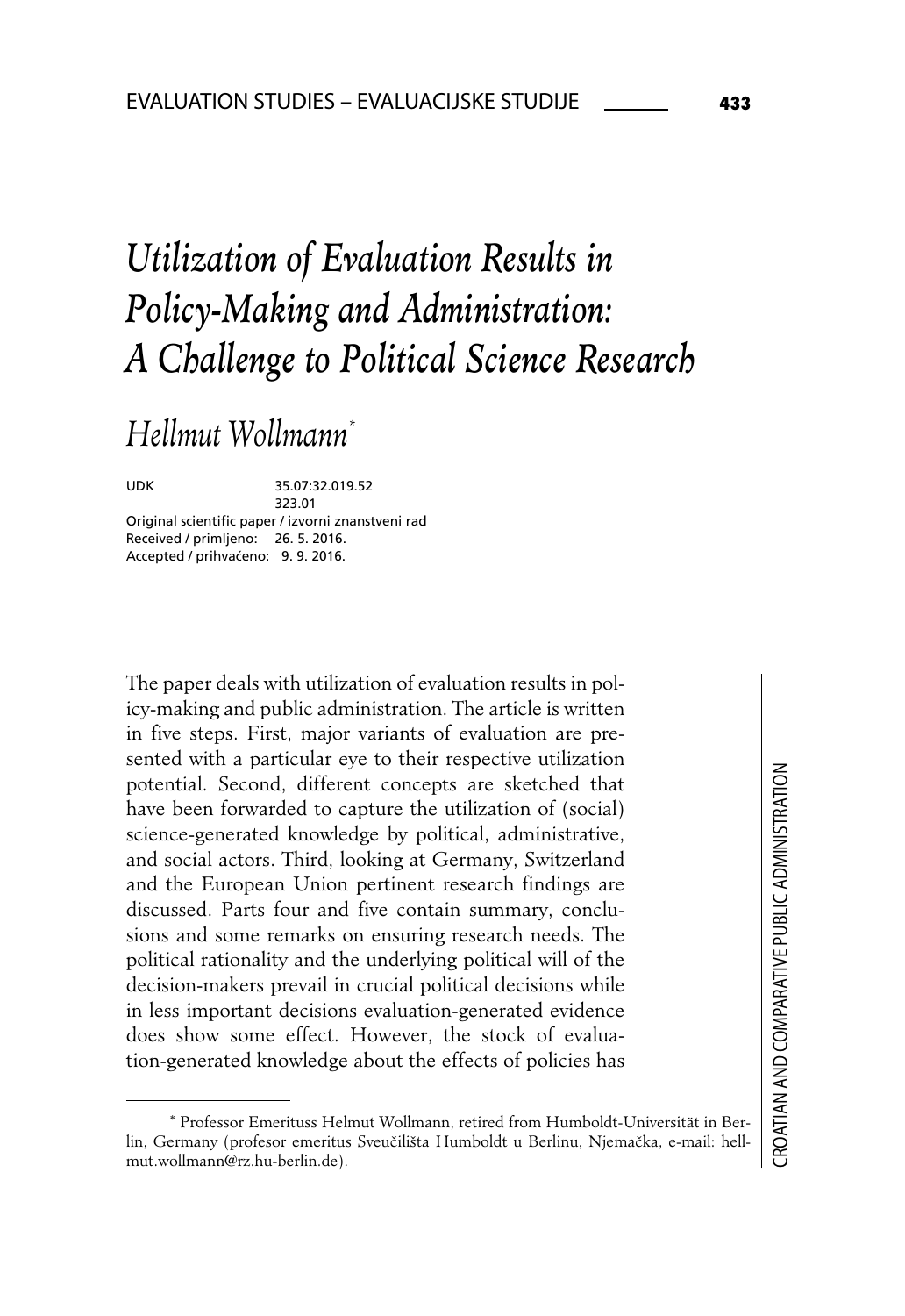seen an exponential growth, which makes the call for evidence-based policy-making and for utilizing the available evaluation findings all the more mandatory and urgent.

*Keywords*: evaluation, policy-making, public administration, utilization of evaluation results

# 1. Introduction

The utilization of (social) science-generated knowledge by political and social actors has been advocated and hailed for a long time as a crucial means and resource for the improvement of policy-making in modern times.<sup>1</sup> Max Weber spoke of the "intellectualist rationalization through science"2 (Weber, 1922, p. 593) and Harold Lasswell proclaimed "policy sciences" as an all-out effort to mobilize the societal and interdisciplinary knowledge to promote political and social progress (Lasswell, 1951, p. 3; see also Wagner, Wittrock & Wollmann, 1991). The idea of a "(social) scientification" of the political and societal activities has been voiced by Donald Campbell in his call for "reforms as experiments" (Campbell, 1969; see also Hellstern & Wollmann, 1983; Danielson, 2007) which aimed at guiding policy-making by scientifically accompanied and evaluated "social experiments". Moreover, the maxim of "evidence-based policy-making" that was advanced by the New Labour Government in the U.K. in the late 1990s (Cabinet Office, 1999)3 and has since gained (almost inflationary) international currency is targeted at grounding political decision-making on empirical evidence.

The evaluation of public policies, programmes and measures, which first emerged as a policy strategy in the US during the 1960s and has since been pursued in many countries (Furubo & Sendahl, 2002; Wollmann, 2003, 2003c), has come to provide an enormous body of empirical evaluative findings on the successes and failures of policies. This rapidly expanding fundus

 $<sup>1</sup>$  This article is a significantly revised version of a previously published piece (in Ger-</sup> man language; see Wollmann 2014), which was also translated into Chinese and published in Journal of Fujian Administration Institute, 2016, spring issue.

<sup>&</sup>lt;sup>2</sup> "Intellektualistische Rationalisierung durch Wissenschaft und wissenschaftlich orientierte Technik"

<sup>&</sup>lt;sup>3</sup> Government "must produce policies that really deal with problems that are forward looking and are shaped by evidence rather than by response to short-term pressures: that tackle causes not symptoms."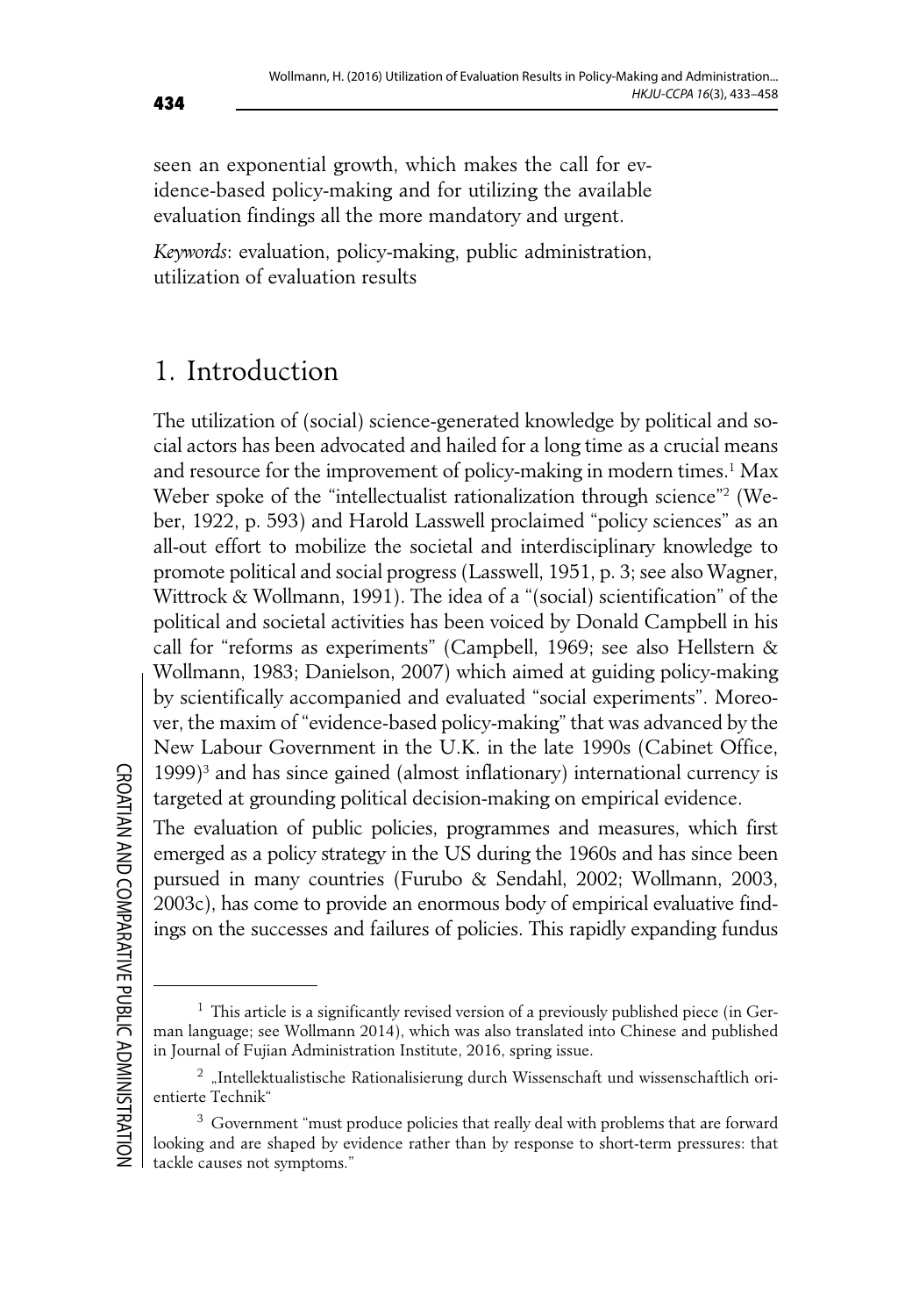of internationally and nationally available policy-relevant knowledge renders the question whether, when and how such knowledge has been utilized (or not) in policy-making and policy implementation ever more urgent.

In the pursuit of this guiding question, the article will come in five steps. First, major variants of evaluation will be briefly presented with a particular eye on their respective "utilization potential". Second, different concepts that have been forwarded to capture the utilization of (social) science-generated knowledge by political, administrative and social actors will be sketched. Third, pertinent research findings will be discussed looking at Germany, Switzerland, and the European Union as "cases in point". Fourth, a summary and conclusion will be given. Fifth, some remarks on ensuing research needs will be made.

# 2. Variants of Policy Evaluation and Their Respective Utilization Potential

At the outset, major variants of evaluation (Wollmann, 2007, p. 393; 2003a) and their respective utilization potential are outlined.

### 2.1. Ex-post Evaluation

Ex-post evaluation is the classical variety of evaluation used to assess the goal attainment of policies and measures once they have been terminated. Typically, such evaluations are faced with two crucial conceptual and methodological problems. First, the policy goals in terms of intended consequences need to be conceptualised by defining appropriate and, if possible, measurable indicators. At the same time, unintended consequences have to be taken into consideration. Second, it must be determined whether the observed effects have been caused by the policy or measure concerned, which is a methodologically complex and demanding question.

Because of the research skills and capacity which the conduct of (fully-fledged) ex-post policy evaluations requires, they are usually carried out by (external) researchers by way of commissioned/contractual research (on contractual research see Wollmann, 2002). Once the (commissioned) evaluator has completed the study and delivered the results, it is, as a rule, entirely up to the (commissioning) political actors or agency to decide whether and how the results are going to be used.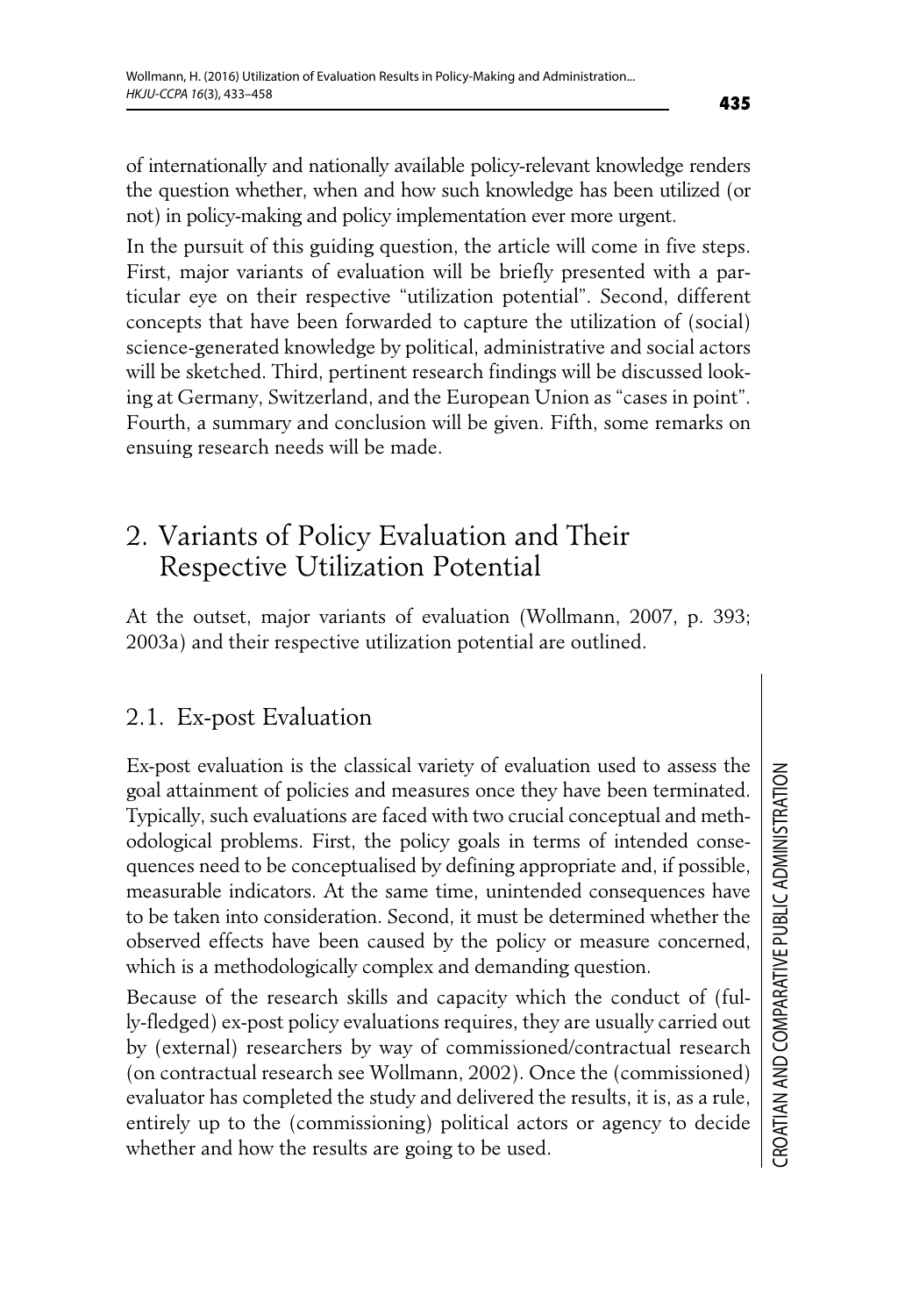### 2.2. Ex-ante Evaluation

Ex-ante evaluation is directed at (in advance) assessing the effects and consequences of an envisaged policy, programme or measure, whereby possible different (alternative) paths of action (scenarios) are to be anticipated and explored. In an ex-ante evaluation it is, as a rule, left to the respective political actor to decide whether and how the ex-ante evaluation is used.

The ex-ante logic is also characteristic of the various types of impact (pre-) assessment, such as the environmental impact assessment, the legal regulation impact assessment (in Germany: *Gesetzesfolgenabschätzung*, see Konzendorf, 2009) and the regulatory impact assessment. Moreover, also hinging on the ex-ante logic, the ex-ante cost benefit analysis aims at ascertaining both the achievement (benefits) and the costs of an envisaged policy or measure (possibly also pursuing alternative paths of action). The simultaneous assessment of costs and benefits of a measure allows weighing the pros and cons and providing a "balance sheet" thereof.

The comprehensive evaluation system which the European Union has used for the evaluation of its structural fund programmes since the mid-1990s is a somewhat exceptional variety of ex-ante assessment. Within each of the five-year programme phases, a sequence of *ex-ante, ongoing* (in the EU terminology: intermediate) and *ex-post* evaluation steps is prescribed and it is conceptually and procedurally mandated to feed the results of the ex-ante evaluation into the subsequent programme stages.

**CROATIAN AND COMPARATIVE PUBLIC ADMINISTRATION** CROATIAN AND COMPARATIVE PUBLIC ADMINISTRATION

### 2.3. Ongoing Evaluation

Ongoing evaluation, which sets in as soon as the policy or measure in question starts to be implemented, has the purpose to ascertain (interim) effects generated by the respective policy and measure. A crucial task of ongoing evaluation is to transmit (feedback) the interim results to the policy-makers and/or project operators concerned in order to enable them to rectify and modify the related policy design or implementation process. Hence, ongoing evaluation is meant to enable and foster the utilization of pertinent information.

However, it is as a rule left to the operator of the programme or measure to decide whether and which use is made of the incoming feedback information. By contrast, in the interventionist and participatory varieties of ongoing evaluation the "evaluate" is actively involved in the mutual learning and utilization process (see below 2.4.)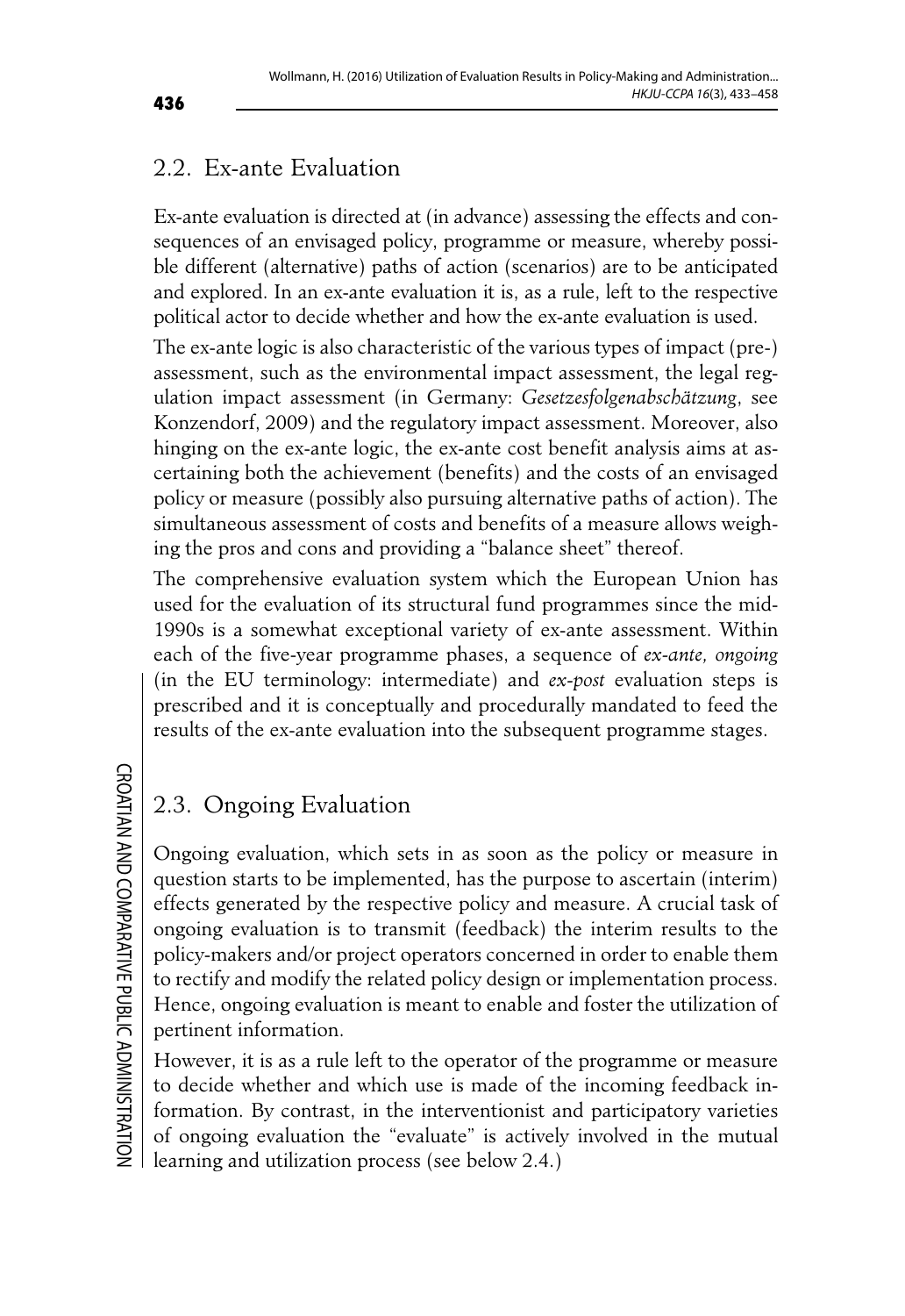*Benchmarking*. Benchmarking may be seen as a variety of ongoing evaluation in which, after periodical or non-periodical monitoring of the relevant changes and effects, the results are put into comparative perspective, be it intra-organisationally or inter-organisationally (for the development of benchmarking in Germany see Korte, 2004; Hollenrieder, 2004; for an international overview see Kuhlmann, 2010; Jäkel & Kuhlmann, 2014; Kuhlmann & Wollmann, 2014: 226 ff.). The decision whether and how to use benchmarking again depends on the respective operative unit. It should be mentioned that in the reform of German federalism in 2009 benchmarking received a constitutional recognition (in article 91b of Federal Constitution) as a comparison-related tool to "assess and promote the performance of administration".

*New Public Management-inspired performance management*. A remarkable move towards institutionalizing the crucial feedback loop can be seen in the (indicator-based) performance management system that is part and parcel of the New Public Management (and its German derivate "New Steering Model" – *Neues Steuerungsmodell*) concept. It hinges on the premise that (indicator-based) information on the current performance, including achievement and cost data, is (steadily) reported back (feedback) to the responsible operators and actors. Insofar as such indicator-based controlling is designed to function primarily intra-administratively, i.e. within the respective administrative unit, it can be seen as a form of self-evaluation which, echoing Niklas Luhmann's concept of self-referentiality (see Luhmann, 1993), is designed to link the intra-administrative actors with the flow of feedback information directly and steadily. In order to connect the feedback loop with the extra-administrative world, an indicator-based reporting system meant to inform the political decision-makers (for instance parliament and local council) as well as the general political public about the state of affairs is put in place (on Germany see Bogumil et al., 2007, p. 303; Kuhlmann et al., 2008). Because of assigning the feedback loop such as central evaluative function and of procedurally integrating it into the evaluation system, NPM has been acknowledged by some as inaugurating a "new wave" of evaluation (Wollmann, 2003a).

### 2.4. Interactive, participatory and user-focused evaluation

Within ongoing or accompanying evaluation one can distinguish between a primarily analytical modality in which the evaluator remains detached and distanced from the evaluated operation in order to assert the inde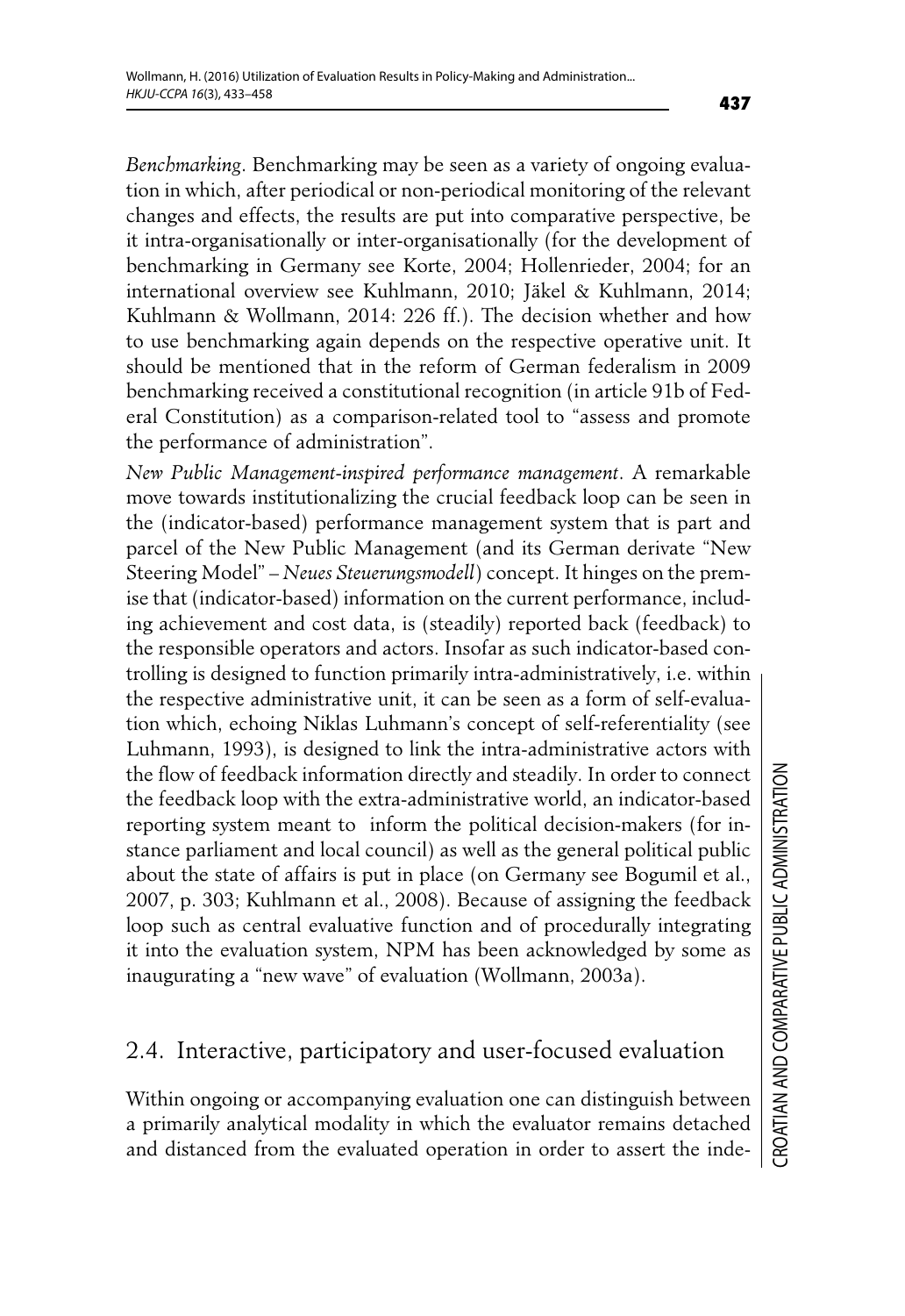pendence and objectivity of the evaluation process and its findings (Wollmann, 2007, p. 394). By contrast, the interventionist modality of ongoing/ accompanying evaluation implies that the evaluator is assumed to actively engage in the implementation process in order to rectify shortcomings and give advice. Such interventionist orientation approximates the (social science) concept of action research (Wollmann, 2007, p. 394). While this participatory mode of evaluation jeopardizes and impairs the objectivity of its findings, it enhances the potential of mutual learning and the sharing of insights.

Similar strategies to bridge the hiatus between the role of the evaluator and that of the "evaluatee" have been advanced – with different accents on the role of the evaluatee – as interactive (Balthasar, 2012), user-related (Patton, 1997) or empowerment-related (Fetterman et al., 1996) modes of evaluation. They have in common that the role of the evaluatee is enhanced in the generation and utilization of evaluation results (Wollmann, 2013, p. 92).

# 3. Concepts of Utilizing Research-Generated Knowledge

Dating back to the 1970s, knowledge utilization research has developed in the USA as a social science research field, addressing the question whether, how, and why social science-generated knowledge has (or has not) been used and applied in the political, administrative and social practice. Carol H. Weiss was perhaps the most prominent and influential scholar in this field (Weiss, 1979; see also Wollmann, 2009, pp. 392 ff.). During the 1980s, the research focus in Germany was taken up by a research group funded by the German Research Council (*Deutsche Forschungsgemeinschaft*) and coordinated by Ulrich Beck (for the concept and results of this research group see Beck & Bonß, 1989).

In the course of discussion on knowledge utilization, different approaches have evolved which can be grouped along the distinction between political and scientific rationality. Ideally speaking, the former may be seen as characteristic of the politico-administrative world whose actors are essentially driven by their will to gain and retain power and to realize their own and their followers' interests. By contrast, the scientific rationality can be regarded as specific of the science system and its members being (ideal-typically) committed to an independent, objective, and impartial search for truth.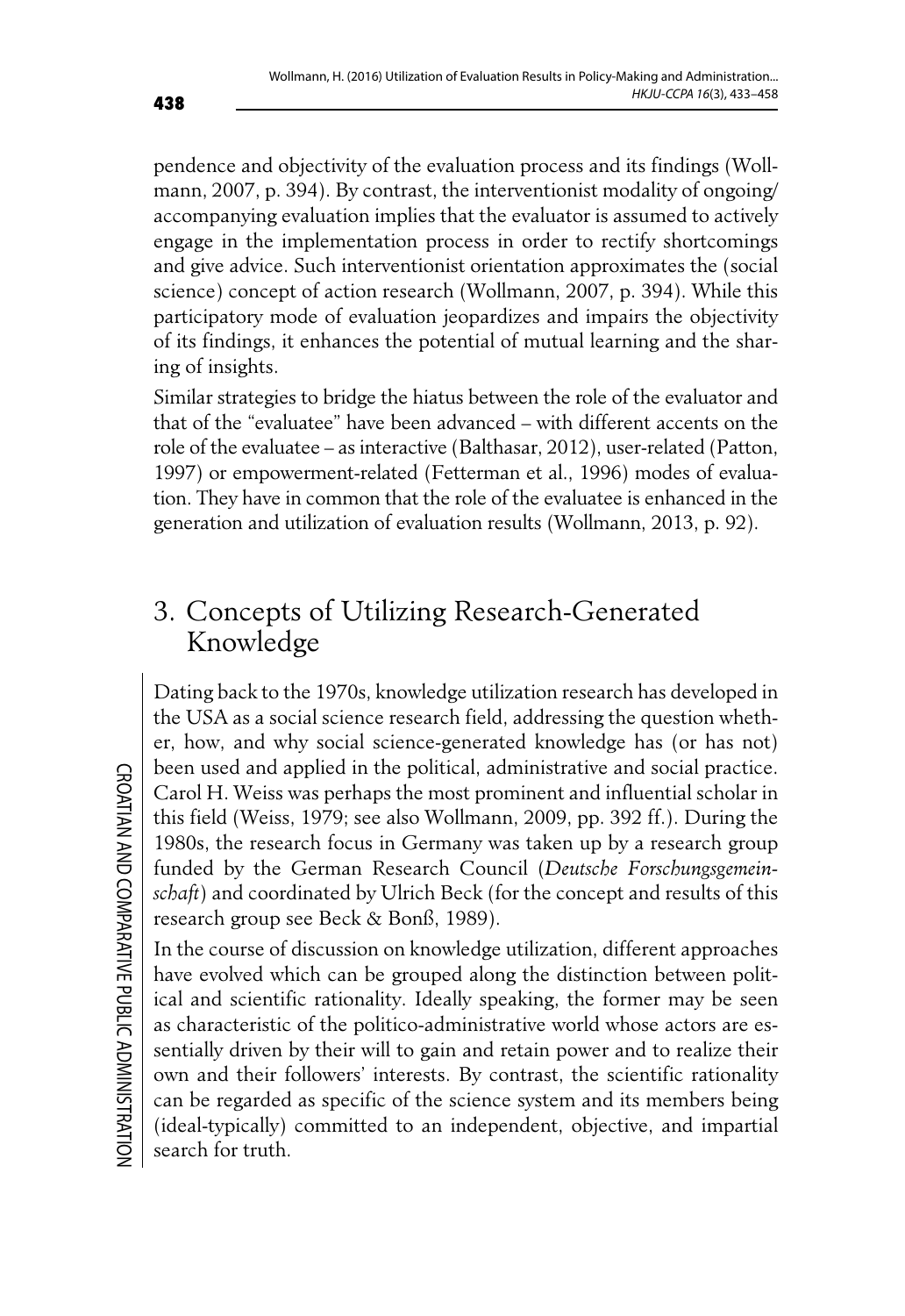In an early phase of that debate the concept of the two worlds prevailed (Caplan et al., 1975) being both based on and driven by profoundly different and essentially incompatible rationalities and logics.

Within the range of concepts on the relations between the world of politics and the world of science one view perceives the decision-making in the political world as determined by the political will of the ruling majority and by its resolve to enforce their and their clientele's interests while discarding scientific evidence. This political rationality-bound mode of decision-making corresponds with the decisionist model proposed by Jürgen Habermas (Habermas, 1968).

Closely bordering the political rationality-dominated decision-making model, the concept of the instrumental knowledge utilization is based on the assumption that the key political decisions (on policy goals, resource allocation etc.) are determined politically, i.e. by political rationality, while social science research-generated knowledge is turned to by the political decision-makers to provide advice, information and means how to attain the politically pre-decided goals (Alkin, 2005). A similar instrumental concept and connotation of ancillary knowledge utilization resonates in the engineering and problem-solving models (Weiss, 1979).

Similarly, the concept of the symbolic use of knowledge tends towards the dominance of political rationality as it assumes the relevant politicoadministrative actors tap and use pertinent (social) science-generated knowledge and expertise in order to confirm and (post factum) legitimize pre-decided decisions (see also Balthasar, 2009, p. 493; for a more recent discussion and distinction of various uses of evaluation results with ample references see Hojland, 2015a, pp. 54-64).

In a similar vein, tactical use of research-generated knowledge is guided by political rationality when political actors resort to commissioning research with the purpose of buying time and sitting out current conflicts (Weiss, 1979).

By contrast, the scientific rationality prevails in concepts according to which political decision-making is (largely) guided by (social) sciencegenerated knowledge and evidence. A striking example can be found in the concept of and call for "reforms as experiments" as voiced and propagated by Donald Campbell (Campbell, 1969). His concept of experimental policy-making is based on the idea that the decision to adopt a certain policy or measure should finally be taken only after it was exposed to an "experimental real test" and to a rigorous scientific evaluation (for an overview see Hellstern & Wollmann, 1983; Danielson, 2007). The principle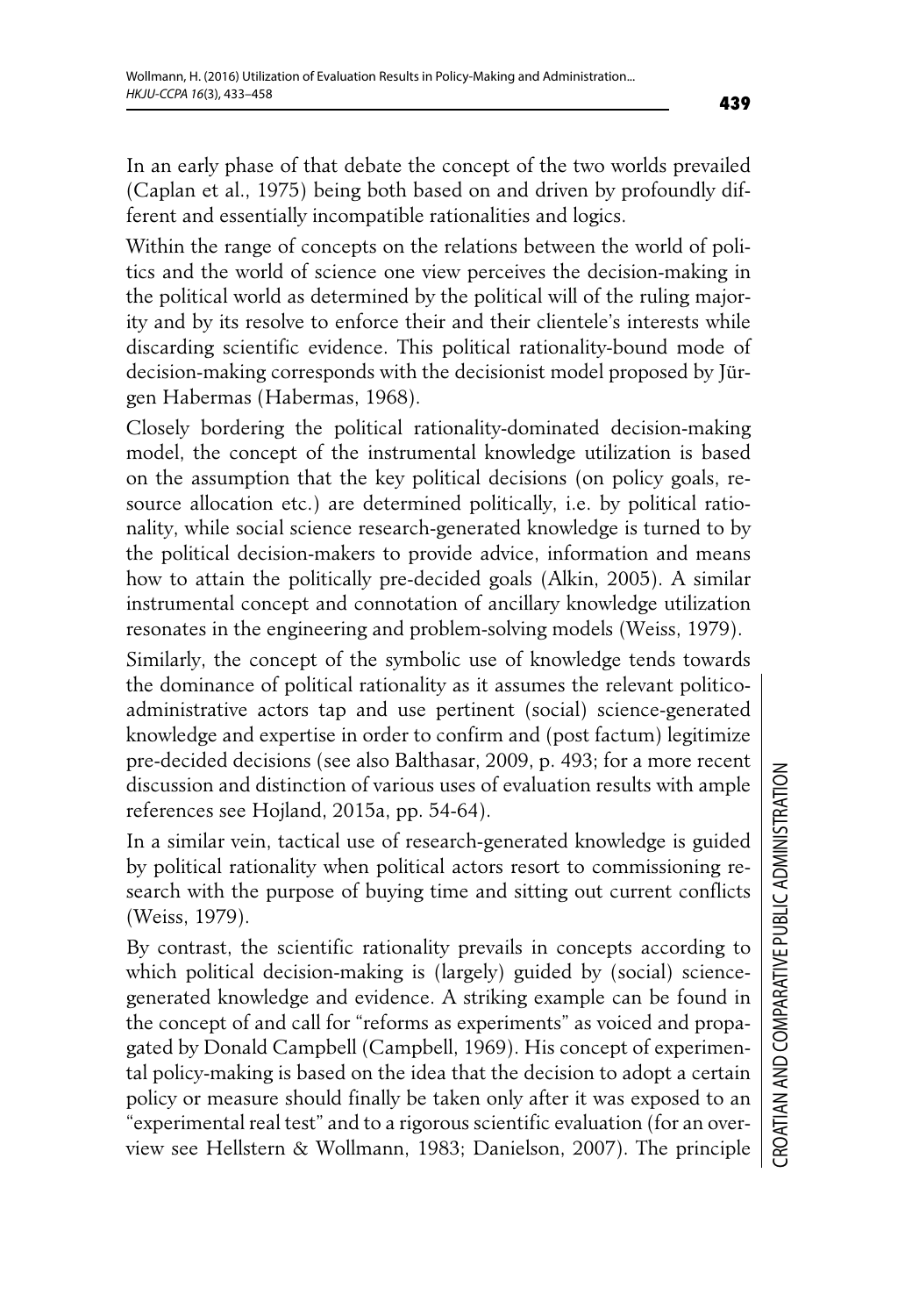that political decisions should be essentially guided by scientific expertise corresponds to Jürgen Habermas' technocratic model (Habermas, 1968).

Another school of thought ascribes certain superiority and enlightenment potential to the scientific rationality *vis-à-vis* the political world. Hence, even when and if (evaluation) research-generated insights are not immediately and directly accepted and translated into political decisions, they may – in the form of "data, ideas, arguments" (Weiss, 1991) – make their way and trickle into the decision-making arena and actor constellation through multifarious diffusion paths and information networks, such as parliamentary hearings, professional workshops, publications, mass media, informal contacts etc. (Krautzberger & Wollmann, 1988), before they finally arrive in a possibly changed (Caplan, 1983) form.

Finally, one should mention a kind of compromise concept in which the possible contradiction and conflict between the political and scientific rationality is bridged by a dialogue or pragmatic model (Habermas, 1968). It largely falls in line with the perception that in the "real world" of evaluation, particularly in its various ongoing variants, the evaluation process unfolds as an interaction between the evaluator and the evaluatee and, consequently, as a mutual cognitive and learning process.

# 4. Some Empirical Findings

The following chapter presents brief accounts of the research that has been conducted on the utilization of evaluation with Germany, Switzerland and the European Union (EU) singled out as cases in point.

Since the late 1960s, Germany has been one of the frontrunners in the expansion of evaluation research among European countries and continued to rank among the evaluation-intensive countries (Furubo & Sandahl, 2002; Wollmann, 2003b, 2003c; Widmer, Beywl & Fabian, 2009). In Switzerland since the late 1990s, policy evaluation has experienced a strong expansion which has lifted its evaluation profile to a leading position among European countries (Widmer & Beywl, 2009, p. 515). Thus, both Germany and Switzerland should lend themselves to serve as instructive examples of the use of evaluation. On the level of the European Union (EU) evaluation has, since 1995, become centrally enshrined in the seven-year programming cycle prescribed for its structural funds with systematic sequence of ex-ante, intermediate (ongoing) and ex-post evaluation (Leeuw, 2006, p. 72; Smismans, 2015, pp. 10 ff.). The importance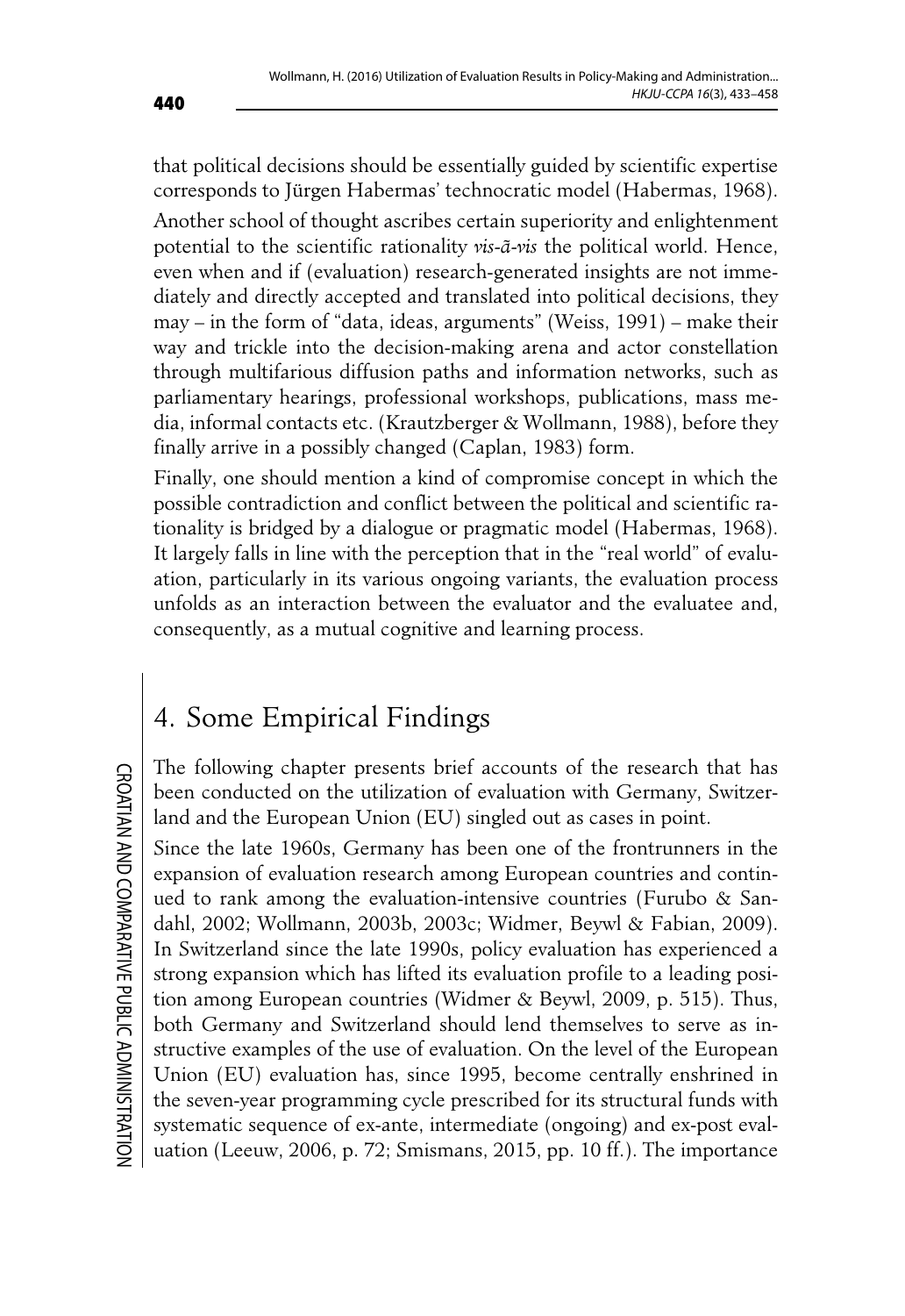of the use of evaluation has been highlighted in the Commission's Communication (2007) Responding to Strategic Needs: Reinforcing the Use of Evaluation.4

#### 4.1. Germany

More recently strong impulses to further promote evaluation have come, *inter alia*, from labour market policy and education policy (particularly under the OECD's pressure conduct PISA-type surveys and assessments) (for an overview see the policy-related chapters in Stockmann, 2006). In the Federal Budgetary Regulation (*Bundeshaushaltsordnung*) of 2001, it is stipulated that evaluations (in the terminology of that provision: "success controls", *Erfolgskontrollen*) should be carried out on (all) "financially relevant measures" (*Erfolgskontrollen finanzwirksamer Maßnahmen*). At the same time, the Federal Budgetary Regulation prescribes that, besides carrying out success control on financially pertinent measures, studies should be conducted as to whether the results of such success controls are implemented (*umsetzen*) by the ministry or agency concerned.

Measured by the large (and ever expanding) volume of policy evaluations that have been conducted (and are being conducted) on the federal and *Länder* levels and considering that since 2001 the studies on implementation (*Umsetzung*) of evaluation results have been given legal recognition and salience, the number and scope of available pertinent studies and data is, at least on the basis of our analysis, remarkably (and surprisingly) scarce.

In 1989, president of the Federal Court of Audit (*Bundesrechnungshof*) – in his function as Federal Mandatee for the (Economic) Efficiency in Administration (*Bundesbeauftragter für Wirtschaftlichkeit in der Verwaltung*) commissioned a comprehensive study directed at evaluating the implementation of the aforementioned Federal Budgetary Regulation of 2001 on two crucial scores: whether success controls were conducted by the ministries concerned, and second, whether the results of such success controls were implemented (*umsetzen*).

With regard to the question whether evaluation (success control) results were implemented, the pertinent investigation conducted in 1989

<sup>4</sup> http://ec.europa.eu/smart-regulation/evaluation/docs/eval\_comm\_sec\_2007\_213\_ en.pdf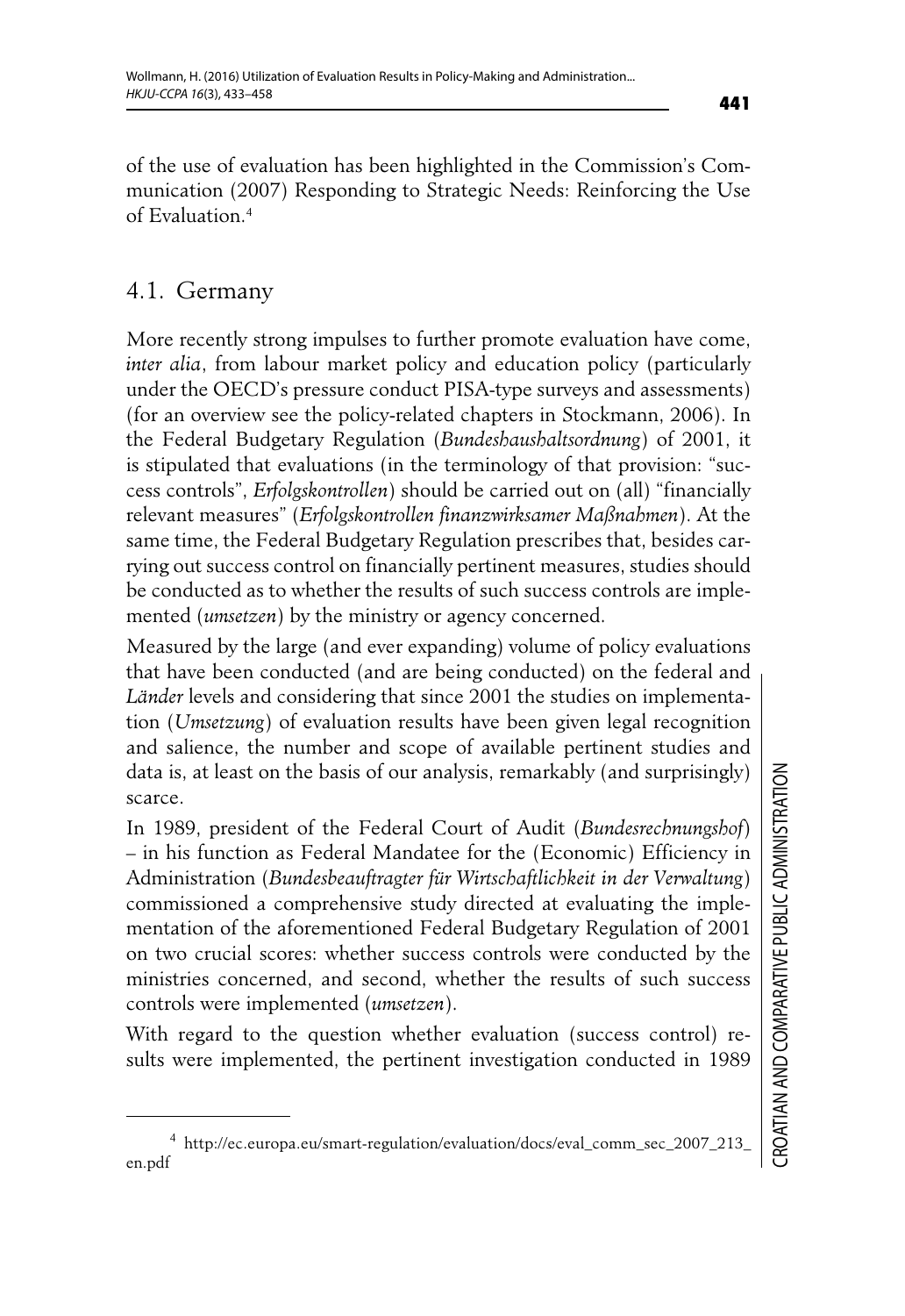reached the conclusion that the utilization rate was small (*gering*) (Bundesbeauftragter, 1989, p. 30; Stockmann, 2006, p.33).

Some ten years later, president of the Federal Court of Audit commissioned a follow-up investigation. Again the assessment of the utilization rate was largely negative. The implementation of the results of success control (e.g. correction, continuation, or termination of a measure) with the exception of few ministries varied greatly, but was in sum small (*gering*). In some cases, measures were continued or terminated in defiance of the pertinent results of "success control without explaining why" (Bundesbeauftragter, 1998, p. 27).

Only the Federal Ministry of International Economic Cooperation was positively set off in various aspects. For one it was pointed out that "insights into the causes of failed measures are taken notice of in follow-up projects", including "learning by and from mistakes" (Bundesbeauftragter, 1998, p. 28). Moreover, it was accentuated that "in selected … projects 10 to 15 years after completion a follow-up ex post evaluation (ex post ex post) was conducted in order to assess the lasting (*nachhaltig*) success of a measure" (Bundesbeauftragter, 1989, p. 24).

The follow-up study of 1998 also addressed the question whether evaluative success controls (*Erfolgskontrolle*), as required by the Regulation of 2001, were carried out. It was stated that success controls failed to be conducted especially in politically sensitive cases. "In the cases in which it was foreseeable that the political head (*Leitung*) (of the ministry) could be (negatively) affected (*berührt*) by failure of a measure, the officials in charge of success control anticipated conflicts with the political head which they wanted to avoid." (Bundesbeauftragter, 1998, p. 33)

The Federal Ministry of Economic Cooperation, which got a positive rating in the aforementioned report, has been standing out among federal agencies in other regards thanks to its initiatives and innovations in the field of evaluation. As early as at the beginning of the 1970s this ministry started to build up and institutionalize an evaluation system (Stockmann, 2006b; Zintl, 2009). It was the first federal ministry to create an intra-ministerial evaluation and inspection unit which was from the outset assigned the task to foster the utilization of evaluation results by feeding them back into ongoing decision-making as well as into ministry-related vocational training (Lorz, 1984, p. 293). While in the initial phase evaluation studies were largely directed at individual development and aid projects, the ministry's evaluation strategy has, for a number of years, increasingly aimed at accumulating and synthesizing the collected evalua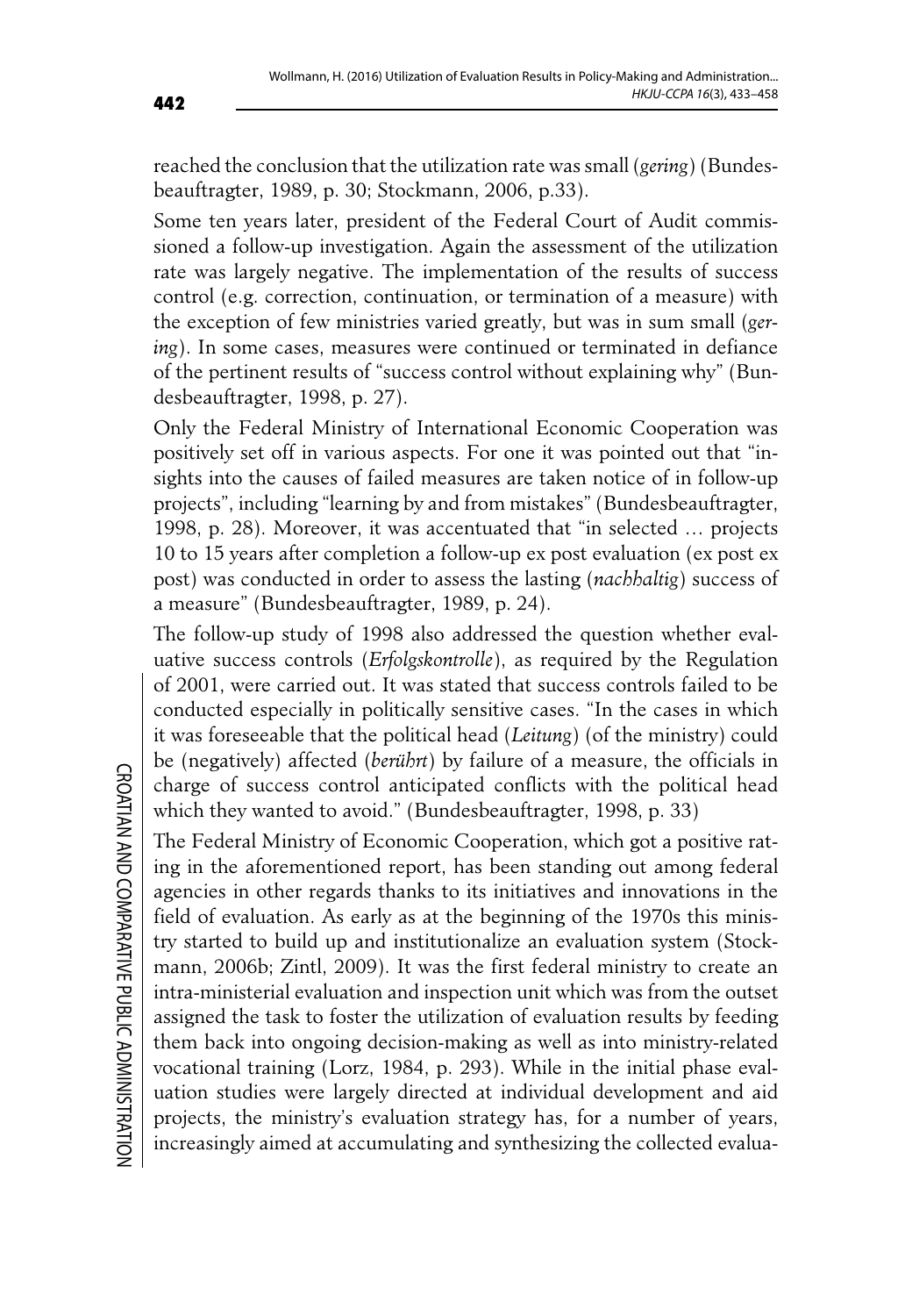tion knowledge and information – by way of cross-cutting evaluations (so called meta evaluations). General recommendations and criteria should be gleaned from the latter to serve as guidance for the selection, planning, and conduct of future development projects (Stockmann, 2006b, p. 380). In addition, in a more recent move, evaluation activities have addressed the long-term effects of development projects that were hitherto often neglected as the focus of evaluation was directed on short-term effects and results. In sum, the evaluation strategies and activities pursued by the Federal Ministry of Economic Cooperation have proved exemplary of a ministry's handling of its evaluation efforts as well as of making evaluation results available to the public.

Over the years, the academic (university based) social science and political science research community has exhibited hardly any interest in the study of the utilization of social science-generated knowledge, leave alone evaluation-generated findings. It is true that during the 1980s a research consortium that was coordinated by Ulrich Beck and funded by the German Research Council (*Deutsche Forschungsgemeinschaft*) conducted an empirical research on the utilization (Beck & Bonß, 1989). However, there has not been any noteworthy major university-based research project in this field since.

It should be noted, though, that quite recently a group of university-based social scientists embarked upon a (still small-scale) project which is set to study the utilization of research findings in German federal ministries (Spiel & Bergsmann, 2009). On the basis of a questionnaire (sent out to a very small sample of high-level ministerial officials – with a low response rate, see Spiel & Bergsmann, 2009, p. 483) it was concluded that the "discrepancy between the importance which the utilization of evaluation results has and its practice is very large" (Spiel & Bergsmann, 2009, p. 465; see also Bergsmann & Spiel 2009, Spiel & Schober 2015).

Finally, an (earlier) study should be mentioned which, in a kind of a case study, dealt with the utilization of evaluation-generated information in the legislative activities of a federal ministry (that is, the Federal Ministry of Urban Development (*Bundesbauministerium*) (Krautzberger & Wollmann, 1988). Based on anecdotal (rather than systematic) evidence (including personal participation of one of the authors in the respective legislative process), the study sheds some light on the complex setting and the course of legislative decision-making in which the evaluation-generated information flow is only one of several relevant information channels to which the responsible legislative actors are exposed and which provide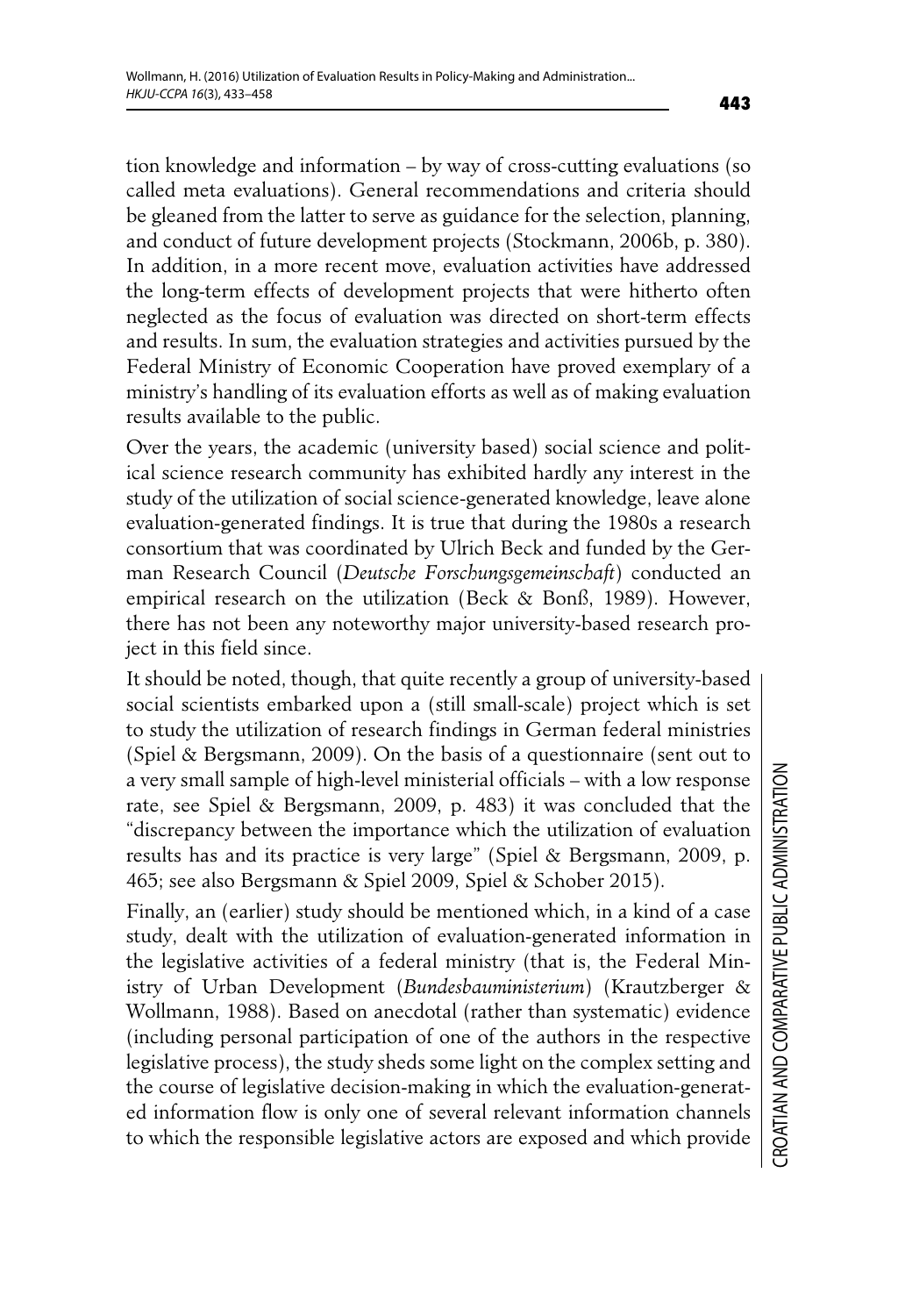them with often conflicting (interest-laden) information and data. Regarding the substance of decision-making, the study argues that evaluation-generated knowledge hardly exerts noticeable influence on legislative decisions that rank high on the political agenda of the acting government and its ministers, thus letting the political rationality prevail. Yet, when it comes to settling minor issues in the elaboration of legislative drafts, evaluation-generated information, instrumental knowledge, and advice often do play a relevant role. The study also gives some insight into the peculiarities of the ministerial and parliamentary legislative process as relevant evaluation-generated information may not find direct access to legislative decisions, but may go through delays and detours, can be stored and filed in ministerial archives or minds, before being put to use, perhaps in an altered or converted form, if and when a (legislative) window of opportunity finally opens.

Finally, we should mention an inter-university research initiative directed at studying the generation, diffusion and application/utilization of research knowledge in different fields of public policy and administration. The initiative coordinated by Sabine Kuhlmann and institutionally based at the University of Potsdam aims at receiving a major collective grant from the German Science Foundation (Kuhlmann et al., 2016). If it launches successfully, the project could link up with the research project on knowledge utilization that was coordinated by Ulrich Beck (also funded by the German Science Foundation) during the mid-1980s (Beck & Bonß, 1989) and which has not seen a thematically pertinent follow-up research effort since.

### 4.2. Switzerland

Since the late 1990s, policy evaluation in Switzerland has experienced a strong expansion which has led it to the leading position among European countries (Widmer & Beywl, 2009, p. 515). This development was significantly promoted in 1999 by the adoption of Article 170 of the Federal Constitution in which the federal Parliament (*Bundesversammlung*) is mandated to "ensure that the effectiveness of the measures undertaken by the Federation be reviewed" (Mader, 2009, p. 53). Since then the evaluation function has been laid down in a large number of legal provisions, such as evaluation clauses, parliamentary supervision of administrative operations, federal finance control (*Eidgenössische Finanzkontrolle*). On the federal level, some 500 evaluation studies were carried out between 1999 and 2002 (Balthasar, 2007; Mader, 2009, p. 60; for a recent overview see Balthasar, 2015).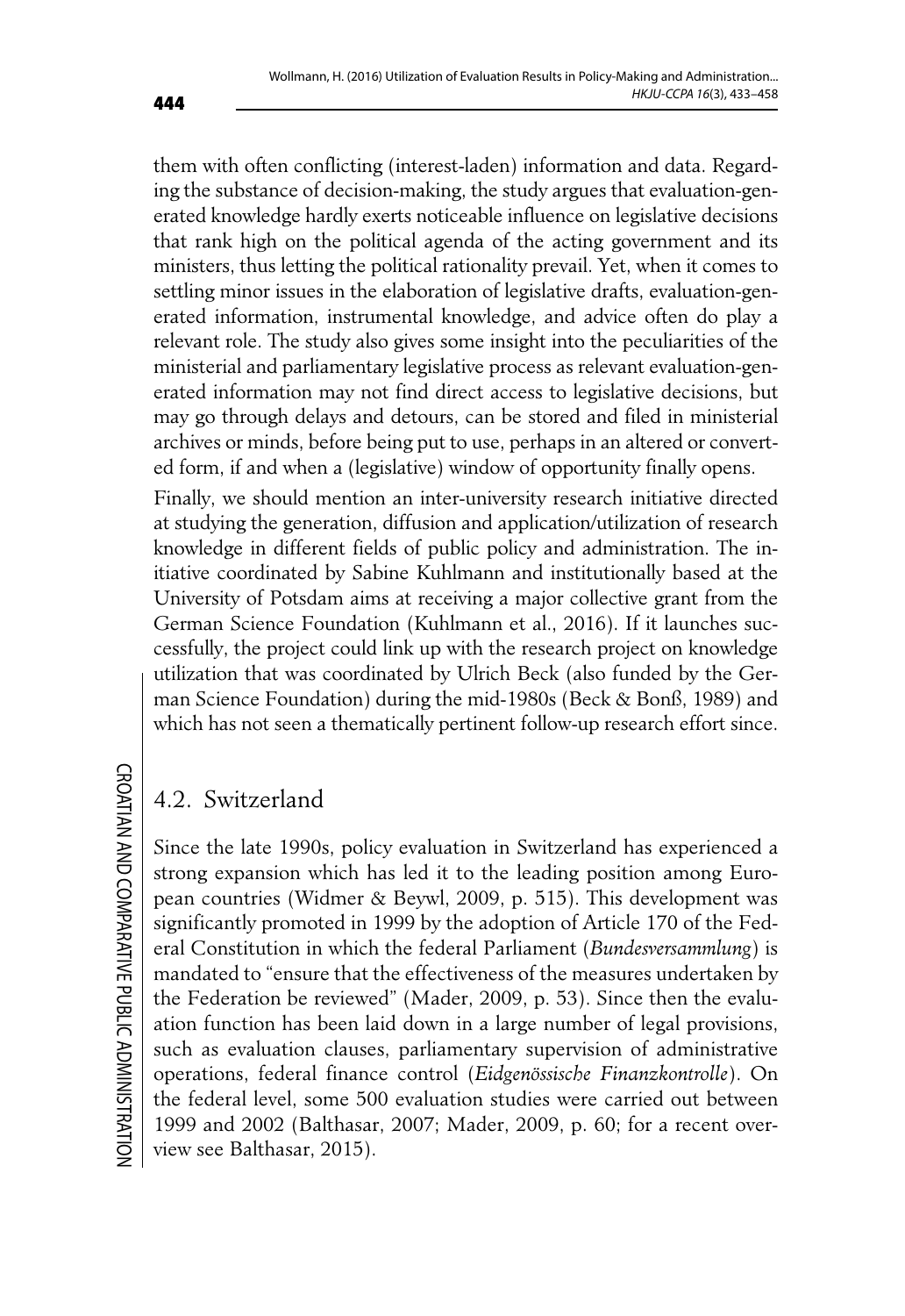The use of evaluation results by federal administration was addressed in a study undertaken by *Andreas Balthasar* in 2008 (Balthasar, 2009). Methodologically and conceptually, it was conducted as a survey among the federal officials in charge of evaluation in the federal administration. The result of the survey was that two thirds of federal officials concerned indicated that the utilization rate was high or fairly high (*hoch oder eher hoch*) (Balthasar, 2009, p. 497). In about a half of the evaluations with a high or fairly high utilization rate, the utilization mode was judged as directly implementing the recommendations given by the evaluators (Balthasar, 2009, p. 498). To explain the comparatively high utilization rate Balthasar argues, in referring to Michael Patton's process-related utilization concept, that "a high utilization rate can be expected if and when the evaluator closely cooperated with the evaluatee" whence he derives the notion of the role of the evaluator as being a "critical friend". By contrast, Balthasar does not find "any evidence that the chance of knowledge utilization improves when, in the institutionalization of the evaluation function, the distance and independence between evaluator and evaluatee are given priority" (Balthasar, 2008, p. 243).

The salience which evaluation (and its utilization) has gained in the Swiss political system is shown in the creation of a major research project called *SynEval* in January 2013. The project has been financed through the Swiss National Science Foundation and is designed to "address the questions how policy evaluation in Switzerland is influenced by the Swiss political system and how policy evaluation in turn influences the Swiss political system".<sup>5</sup> One of the main *SynEval* projects focuses on "parliaments and evaluations" and on the question of how evaluation influences the parliamentary legislative, oversight, and budgetary functions (Eberli et al., 2014).

In the pursuit of this project, in the spring of 2014, an online survey was conducted among members of parliament at the national and regional (cantonal) levels to explore their experience with evaluation. In total some 1,570 (or 55.3 per cent) out of 2,841 members of parliament participated in the online survey. The results provide quite a differentiated picture of the utilization practice (for details see Eberli et. al, 2014). Most respondents assess evaluation positively and indicate that in their parliamentary practice they make a rather frequent use of evaluation findings in the full range of their parliamentary (legislative, oversight and budgetary) tasks.

<sup>5</sup> See: http://www.syneval.ch/index.php/en/about-syneval. Institutionally, the project is anchored mainly in the Department of Political Science of the University of Zürich and coordinated by Thomas Widmer.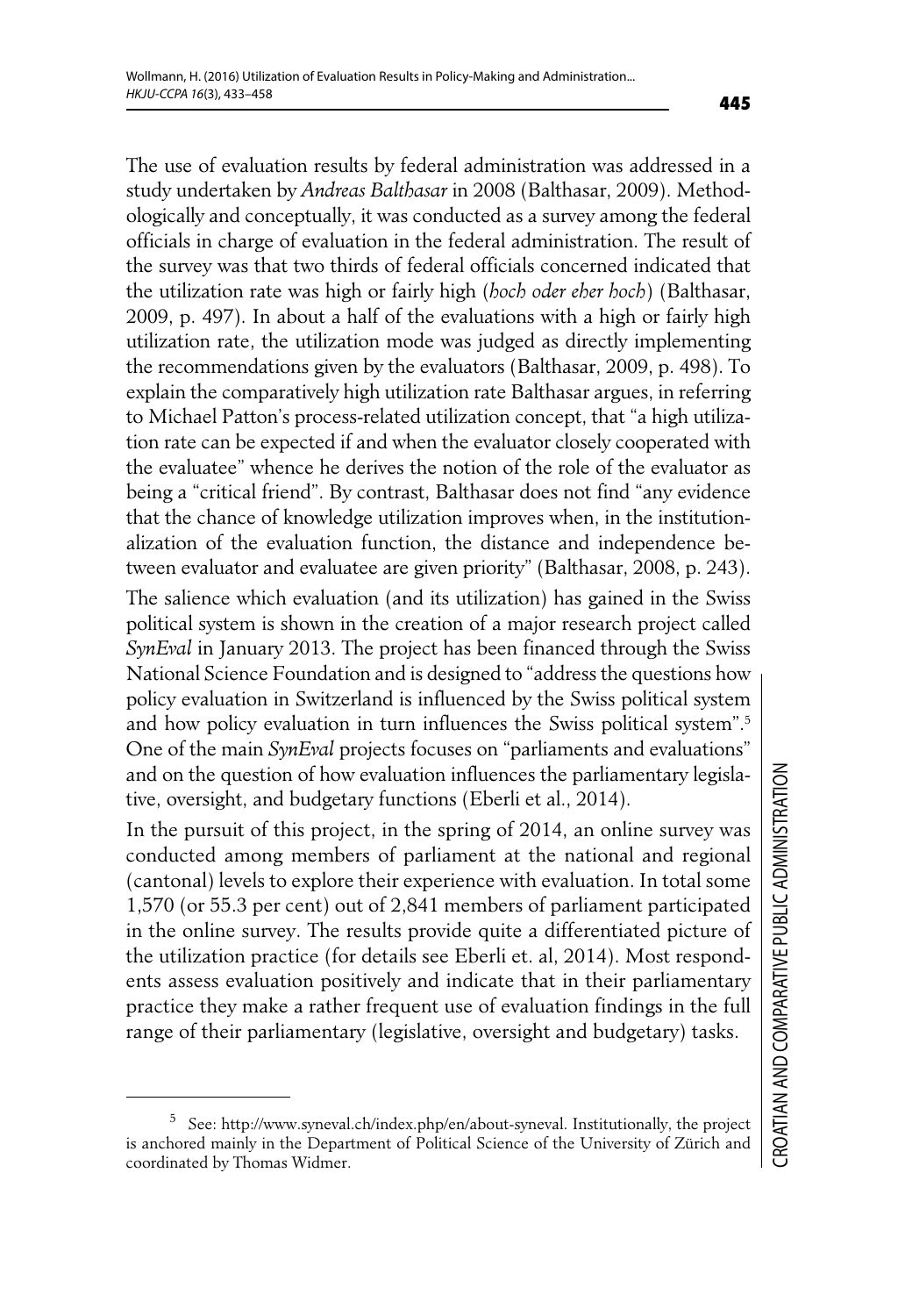### 4.3. European Union

In 1995, the European Union introduced an evaluation system for its structural funds which hinged on a sequence of seven-year programming phases with each of the phases comprising the evaluation cycle of ex-ante, intermediate (on-going) and ex-post evaluation (Leeuw, 2006, p. 72; Stern, 2009; Smismans, 2015). The complexity and scope of the EU's evaluation system is enhanced by the provision that evaluation is designed to be carried out at both the level of the European Commission and that of the Member States.

At the EU level each Directorate-General is held to evaluate (or commissioned to evaluate) the policy and funding programmes within its respective jurisdiction. For instance, during the funding period of 1996-2000 some 470 evaluation studies were commissioned (European Commission, 2001, p. 29). The "Annual Evaluation Reviews" give an account of the current evaluation projects (see e.g. European Commission, 2001, 2010). At the national level, the Member States (in Germany, because of its federal structure, this applies first of all to the regional States, *Länder*) are in turn obliged to conduct evaluations on the structural funding they receive. They, too, have to follow the three-phase evaluation cycle (ex- ante, intermediate, and ex-post) pursuing the five-year rhythm (European Commission, 2001, p. 239; 2010, p. 1). In all the countries that receive European funding this has resulted in the emergence of evaluation research "landscape" to carry out (and to be financed through) these evaluation projects (for Germany see Toepel & Schwab, 2005).

The following account will draw on an empirical study on the "utilization of evaluation results in the Commission" ordered by the European Commission from an independent research team (EPEC)<sup>6</sup> (EPEC, 2005a, 2005b).

The study examines the use of evaluations during the period 2002-2004. The focus was one the use of evaluation *within* the Commission, i.e. by its Directorates General and the respective operative units. The study focused on the use of evaluations in EU-funded programmes and policies and covered all types of evaluation: ex ante, intermediate, final, and ex post (EPEC, 2005a, p. 1).

The (conceptually sophisticated and empirically penetrating) study concluded "that evaluation is highly influential in the design and implementation of interventions … The most common contribution of evaluation

<sup>6</sup> Composed of K. Williams, B. de Laat, G. Bastian and E. Stern.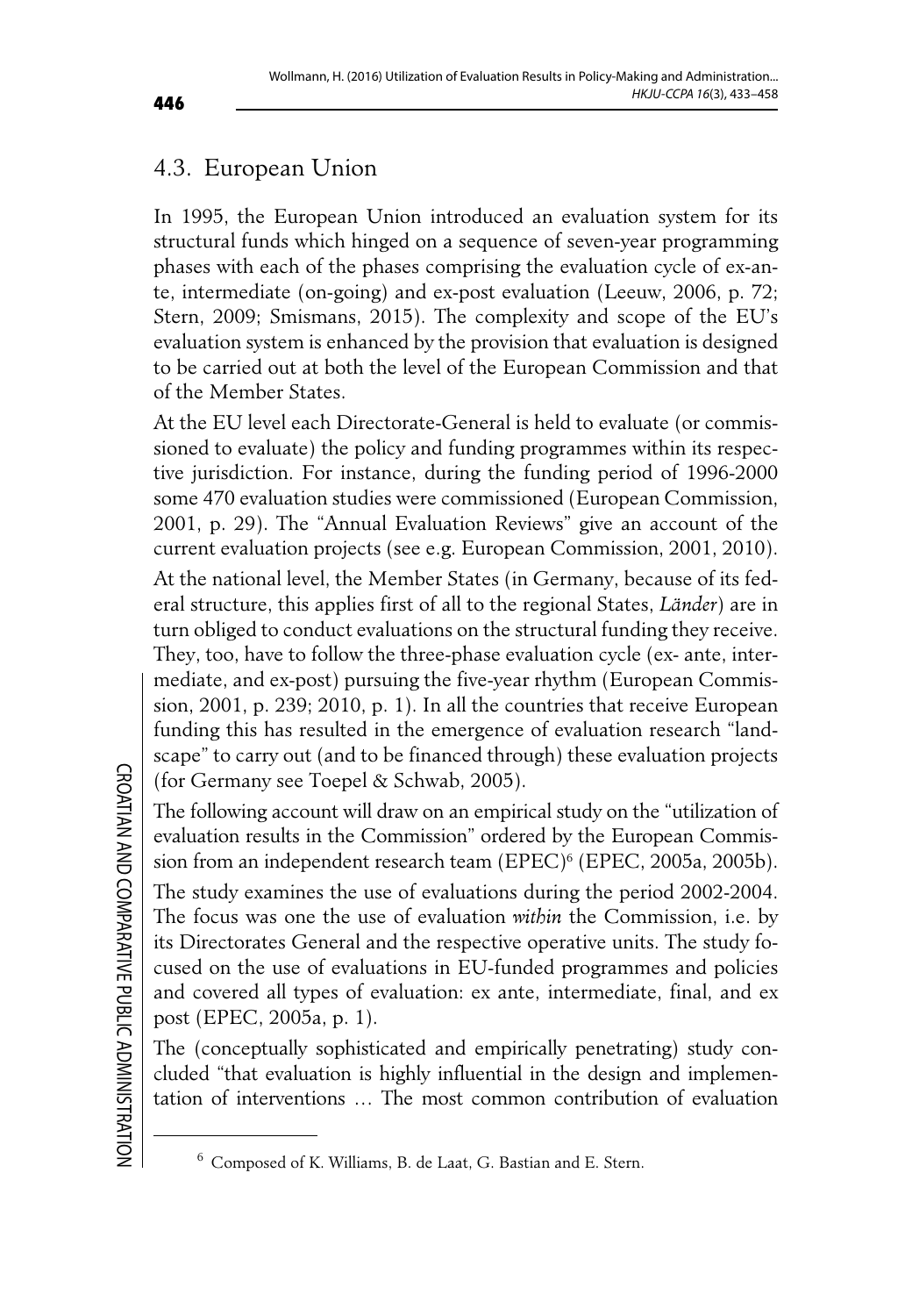work lies in the improvement of interventions. However, there are policy instruments of the Commission where evaluation is not yet so common and influence is also less evident, especially in the area of legislation … (Evaluations) are less influential in the setting of political priorities or choosing between different options per se. However, there are examples such as ex ante evaluation of Structural Fund programmes where political priorities have been influenced by evaluation at both the national and Commission levels (Cohesion policy). Finally, all evidence shows that overall allocation of EU resources is certainly *not* determined on efficiency grounds, but much more by political decision-making. The study shows especially that such decisions are generally very little informed by evaluation. Evaluation has however led to changes in resource allocation *within* interventions (especially expenditure programmes), in changes in eligibility criteria and incremental improvements in operational efficiency – the latter clearly resulting from evaluations exposing inefficiencies" (EPEC, 2005a, p. iii).

Moreover, the EPEC report notes that the prescribed sequence of evaluation steps (ex-ante, intermediate, and ex-post) has been routine for quite some time.7 It is observed that the evaluation knowledge gathered in the precedent programme phase has been utilized in the subsequent programme phase, no matter whether related to ex ante, intermediate, or ex post evaluation in the narrow sense.8 The steering groups, which play a significant role during the entire duration of programme cycles, along with representatives of the respective General Direction, comprise external actors who are involved in the programme implementation (EC, 2010, p. 36). This actor participation has been deemed a crucial precondition for the utilization of interim-evaluation information<sup>9</sup> – in line with (Patton's) process-related utilization concept.

Possibly responding to recommendations by the EPEC report, the European Commission subsequently embarked on a reorientation of its evaluation policy to improve the use of the evaluation process (Smismans,

<sup>7</sup> "All the evidence gathered in this study shows that the EC evaluation has become highly integrated into programme management, with results being routinely used by programme managers" (EPEC, 2005a, p. 20).

<sup>8</sup> See similarly EC, 2001, p. 32: "In practice intermediate and ex post evaluation carried out for the previous periods are often used in the preparation of a programme renewal. In fact, the distinction between ex ante, intermediate and ex post evaluations is sometimes artificial".

<sup>&</sup>lt;sup>9</sup> "Involvement of potential users is important for the uptake of evaluation results' (EPEC, 2005a, p. 44).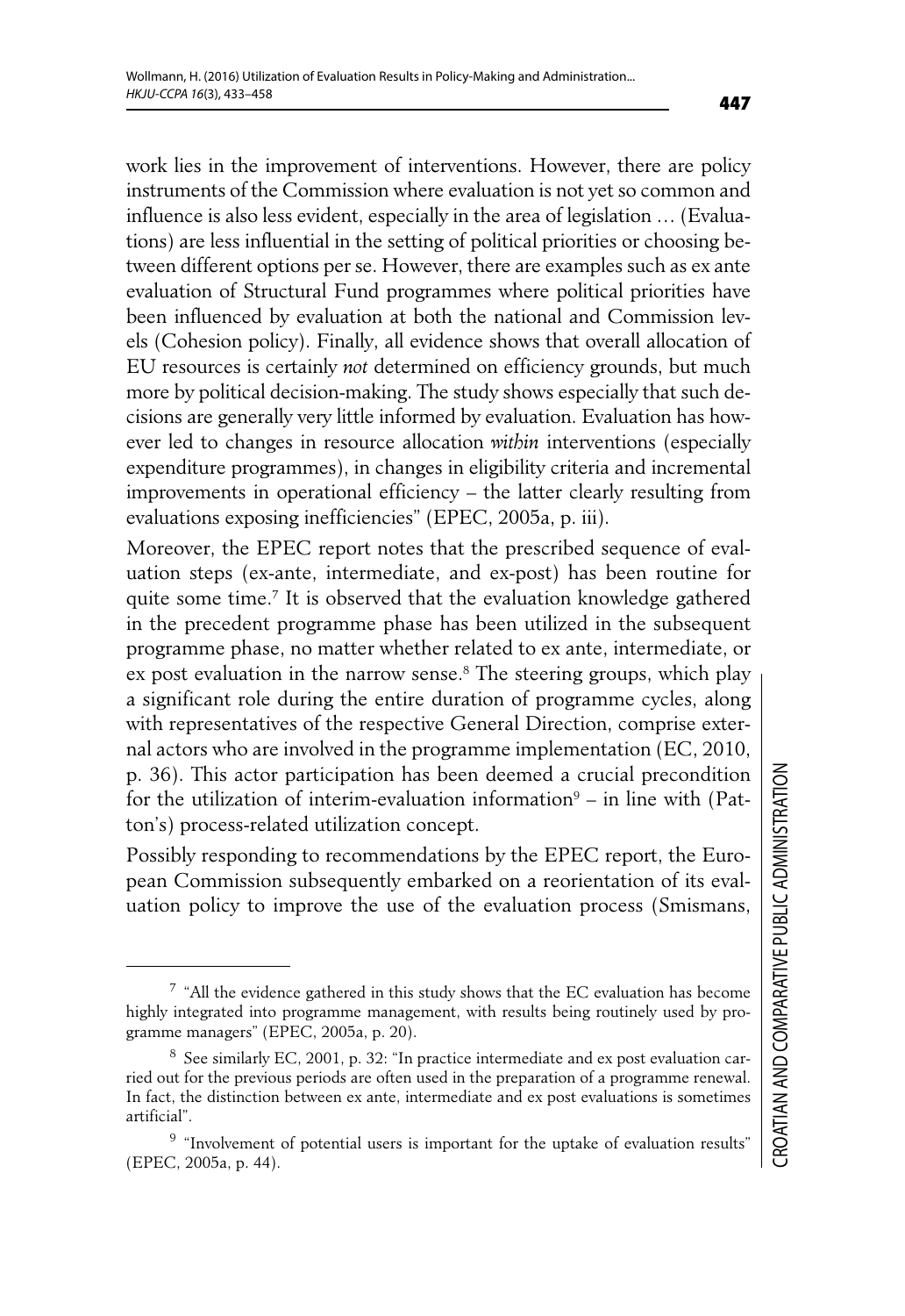2015, p. 10). A first step was set in the 2007 Commission Communication "Responding to Strategic Needs: Reinforcing the use of evaluation"10 and later the evaluation function was placed in the broader Better Regulation and Smart Regulation agenda (for details and references see Smismans, 2015, p. 11).

In a conceptually and methodologically sophisticated study on the use of evaluation in the EU's programme undertaken by *Steven Hojland* in 2015  $(Hoiland, 2015)^{11}$  three programme areas were singled out for an empirical analysis. First, the investigation was directed at "how an evaluation system is implemented and how the issues of accountability and learning are reflected in the practices implemented" (p. 74). Second, it was meant to "analyse the use of four evaluations of the Commission's Programme for the Environment and Climate Action (LIFE) over a ten-year period. "The LIFE programme was chosen because it is a 'classic' centrally-managed EU expenditure programme … The programme has experienced a full Commission evaluation cycle (ex-ante, mid-term, final, and ex-post) and therefore represents a complete picture of evaluation use over an entire policy cycle as well as an entire evaluation cycle. Moreover, by looking at four evaluations over time, we get a more diversified idea of the effects of the evaluation system on the use of evaluation" (p. 75). Third, Hoyland's study addressed "a collective of three cases … (that) are of similar budget sizes for the programme cycle 2007-2013" (for details see p. 76).

Summarising, Hoyland concludes, *inter alia*, (pp. 83 ff.) that "the scope for evaluation use is considerably limited by the formal structures of the evaluation system. However, within the narrow framework of the evaluation system, evaluations are produced to be used and to increase learning in the Commission as well as outside the Commission (p. 86) … The evaluations are used in a number of ways, ranging from making small-scale instrumental changes to the programme to more conceptual learning about the programme".

Hoyland's conceptually sophisticated and empirically well-grounded study points at the potentials as well as limitations of the use of evaluation in the EU's programme cycle.

<sup>10</sup> See footnote 4.

In the frame of a PhD thesis at the Copenhagen Business School.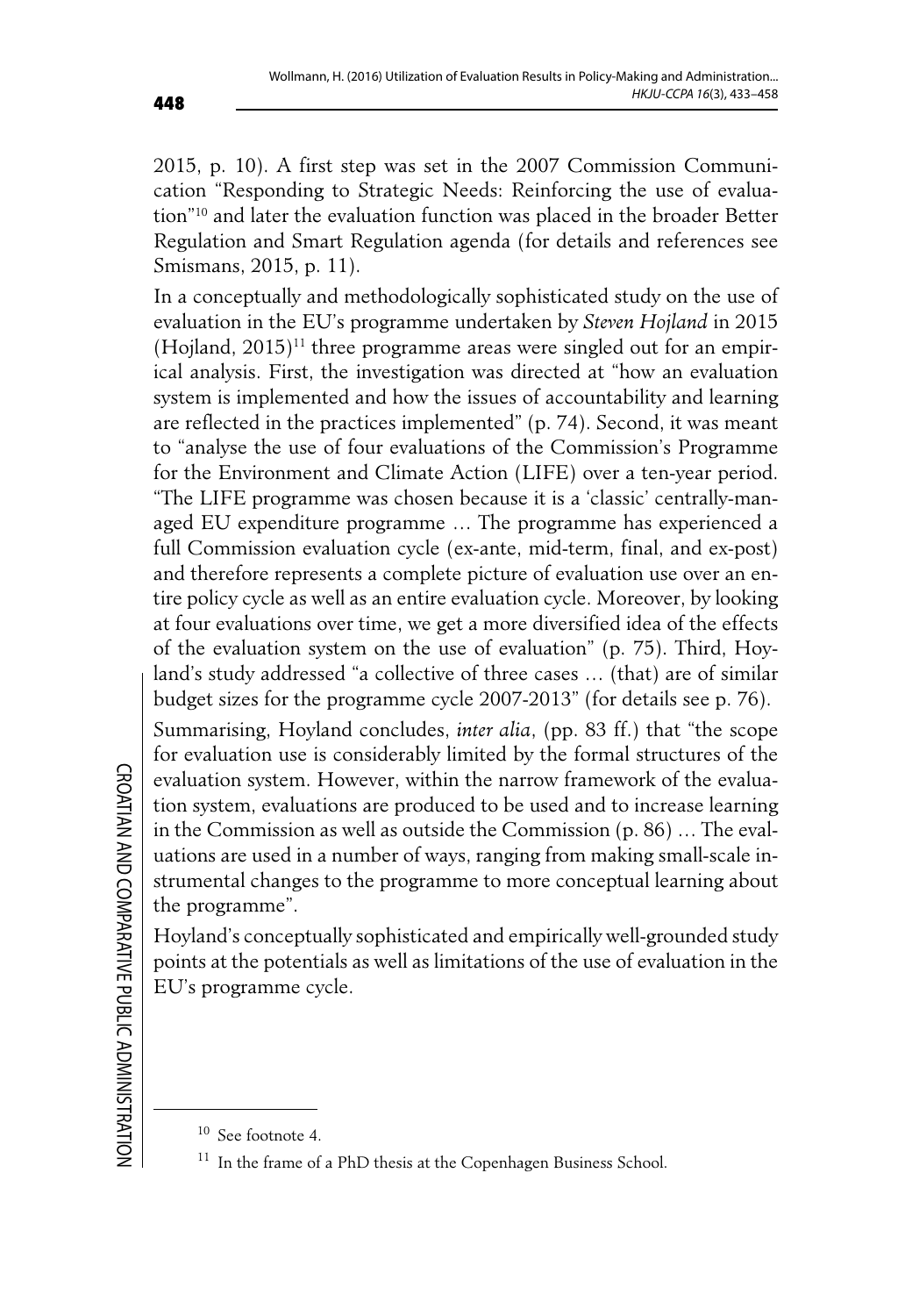# 5. Summary and Conclusions

### 5.1. Further Expansion of Evaluation Activities

In recent years, evaluation approaches and activities have expanded further still. This holds true for the classical ex-post evaluation of policies, programmes, and measures on which our discussion in this article has focused in picking Germany, Switzerland, and the EU as cases in point. But this expansion applies to other approaches and variants of evaluation as well, not least thanks to the advances of indicator-based monitoring, benchmarking and performance management procedures and tools for which the generation and feed-back of evaluative results is pivotal.

Thus, the stock of evaluation-generated information and knowledge about the effects of policies and measures has seen an all but exponential growth which makes the call for evidence-based policy-making and for utilizing the available evaluation findings all the more mandatory and urgent.

#### 4.2. Scope and Limits of Evaluation-Generated Knowledge Utilization

In focusing on fields and examples of classical ex-post evaluation in Germany, Switzerland, and the EU, we arrived at the conclusion that the rate of utilization of evaluation-generated knowledge has so far turned out to be mostly limited. On top of that, the referred-to studies suggest that, insofar as evaluation findings have been implemented, they have not pertained to the politically crucial decisions of policy-makers, but to minor (operational etc.) ones instead. Drawing on our earlier conceptual debate it can be said that regarding crucial decisions, the political rationality and the underlying political will of the decision-makers prevail while concerning less important decisions evaluation-generated evidence does show some effect and, hence, a dose of scientific rationality comes to the fore.

However, this assessment and interpretation arguably need some modification on sundry scores. First, as to the conclusiveness of the interpretation of the referred-to studies it should be borne in mind that they were largely guided by a conceptual lens which analytically recognises only the cases of immediately effectuated utilization of evaluation results. Hence, they tend to ignore the modes and events of utilization that may occur later in the course of the decision-making process, such as "sleeper" effects. The referred-to sketch on the legislative activities unfolding inside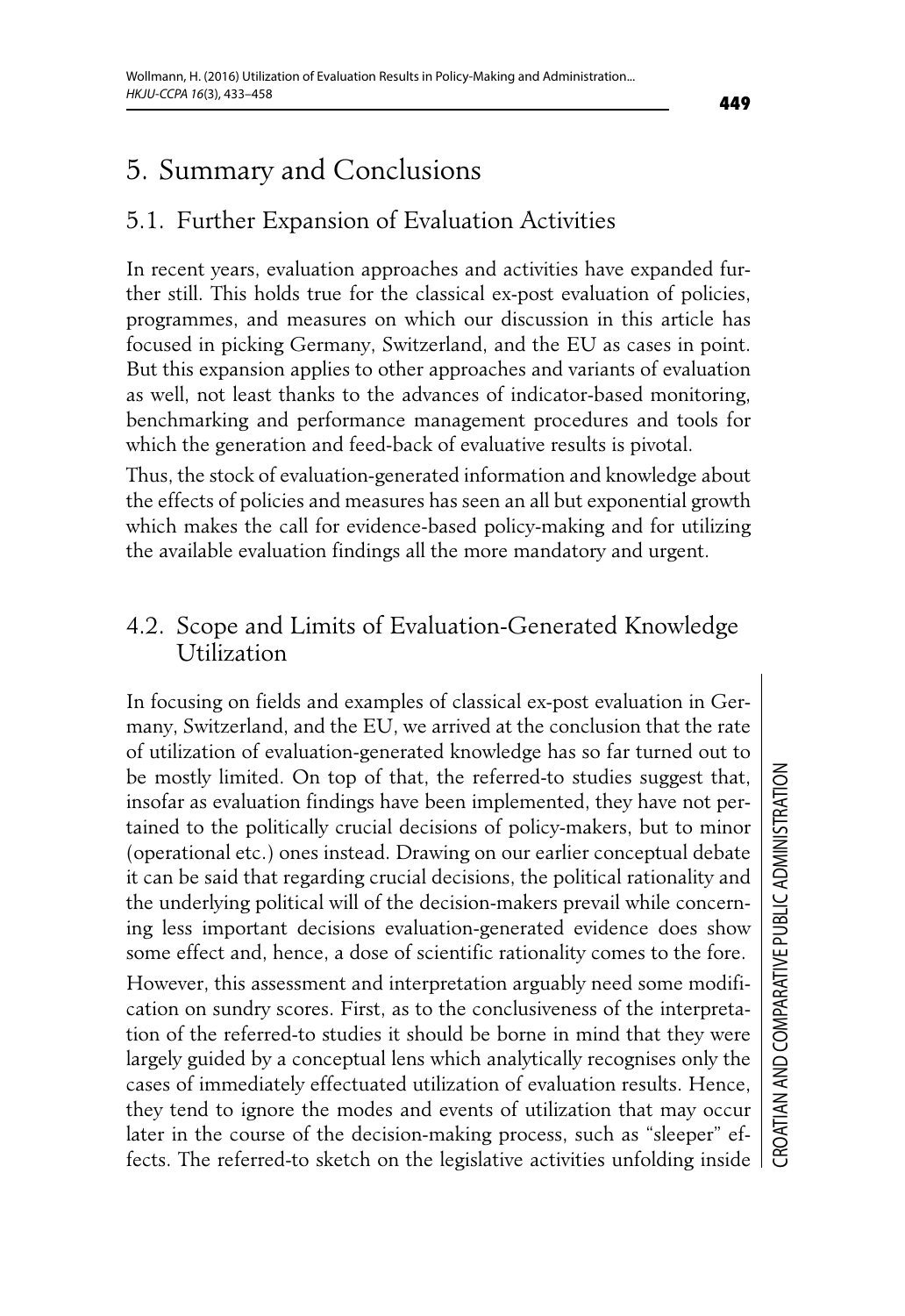a German federal ministry (Krautzberger & Wollmann, 1988) hinted at the complicated process of relevant (and possibly conflicting) information finding access (sort of trickling) into the decision-making process – in line with the conceptual utilization scheme with a dose of (scientific rationality-transmitted) "enlightenment" (Weiss, 1989).

Second, the range of the fields of ex-post evaluation discussed in this article has an admittedly limited coverage. Major policy fields (and their evaluation repertoire) have not been included in the present account. This applies not least to the field of education and university reforms on which, in the wake of the OECD's PISA initiatives, nationally and internationally large-scale surveys and assessments have been conducted which certainly deserve attention, not least under the aspect of knowledge utilization.

Another nationally and internationally advancing evaluative track that looks promising for further discussion and research is the benchmarking scheme (Kuhlmann, 2010; Jäkel & Kuhlmann, 2013). Empirical evidence shows that benchmarking has enhanced the operational and financial transparency of administrative activities and has induced what is called "benchlearning". However, such overture to more transparency on the operational and finance performance has so far been often limited to the intra-administrative world whereas the political decision-makers (in the local council etc.) and the general public have so far not been (or insufficiently) connected (Hollender, 2003, pp. 158 ff.).

# 5. Research Desiderata

The politically, administratively and socially relevant evaluation-generated knowledge has continued to grow in an all but exponential rate. It has been propelled on different evaluation tracks, be that ex-post and ex-ante evaluation, monitoring, or ongoing evaluation schemes.

Whereas the empirical evidence on the use of evaluation still appears fragmentary and ad hoc rather than systematic and comprehensive, some noteworthy advances have recently been made particularly in Switzerland and in the EU. Yet, the need is palpable to have further research on the question as to why and how evaluation results have been utilized (and why not).

University-based political/social science research and researchers have shown remarkable (and regrettable) restraint in paying attention to the issue of the utilization of evaluation-generated knowledge in the political, administrative, and social practice. Except for the emergence and blos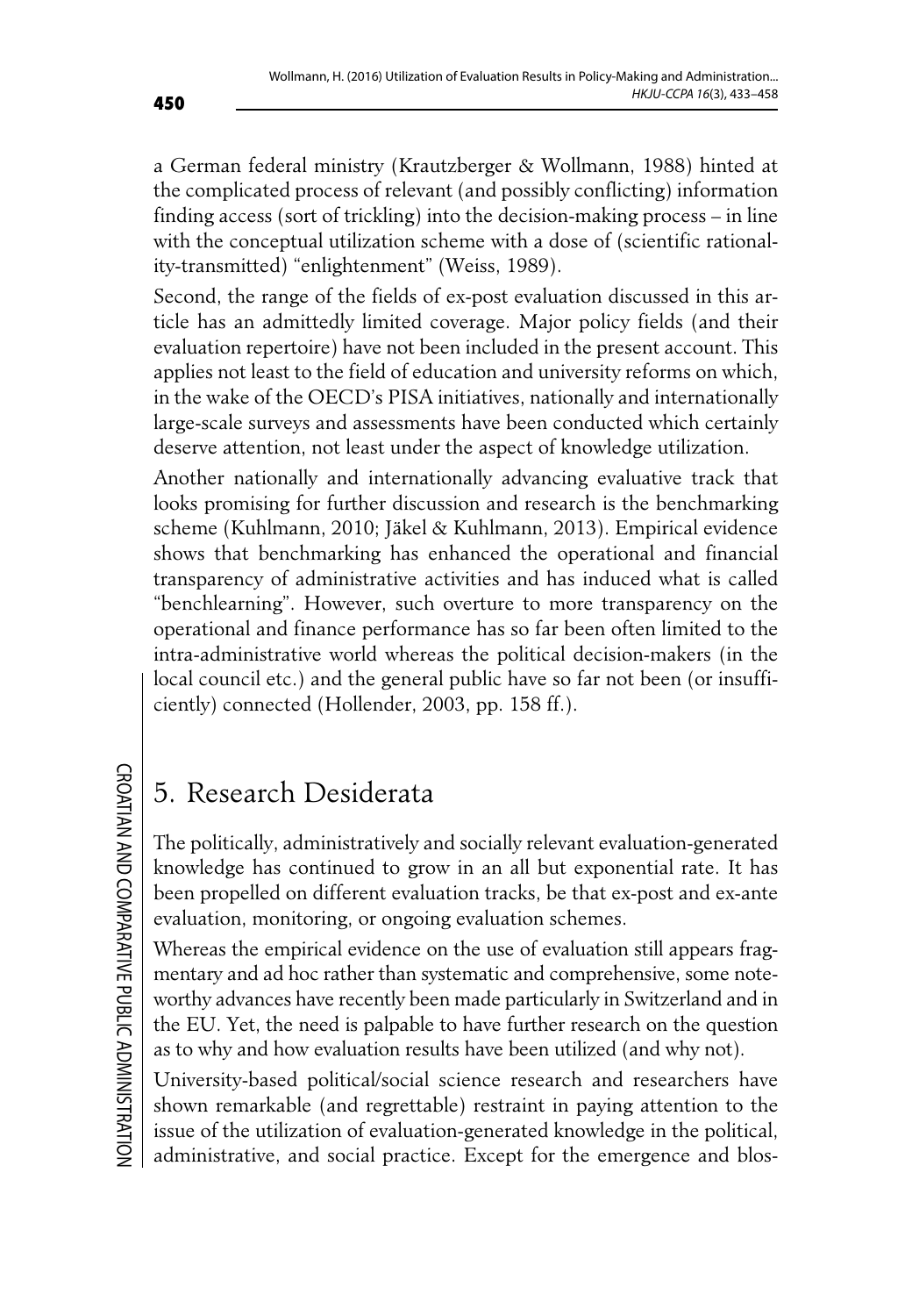soming of knowledge utilization research in the US during the 1970s and a short-lived upsurge in Germany during the 1980s (Beck & Bonß, 1989), there has since been no noteworthy engagement of political/social science researchers in this subject matter. However, the afore-mentioned major research consortium which is currently being formed at the University of Potsdam (Kuhlmann, 2016) promises, if coming to pass, to fill this gap.

Political/social science research should move to close this research gap on two scores.

Firstly, the research should be resumed and pursued to empirically explore knowledge utilization on the different tracks and fields of evaluation.

Secondly, to overcome the fragmentation of research results and knowledge, the research should move forward and attempt, somewhat reminiscent of Harold Lasswell's vision of policy science (Lasswell, 1951), to systematize and generalize the findings on why and how (and why not) pertinent research-generated knowledge is utilized.

In pursuit of this agenda political/social science research should, normatively speaking, make it a point, in the tension between political rationality and scientific rationality, to advocate the latter and thus, in Aaron Wildavsky's famous book title, to "speak truth to power" (Wildavsky, 1979).

### References

- Alkin, M. C. (2005). Utilization of evaluation. In S. Mathison (ed.), *Encyclopedia of Evaluation* (pp. 234-236). Thousand Oaks, USA: Sage.
- Balthasar, A. (2012). Fremd- und Selbstevaluation kombinieren: der 'Critical Friend Approach" als Option. *Zeitschrift für Evaluation, 11*(2), 173-192.
- Balthasar, A. (2008) Der Einfluss unterschiedlicher Instrumentalisierungsmodelle auf die Verwendung von Evaluationen: Erfahrungen aus der Schweiz. *Zeitschrift für Evaluation, 7*(2), 243-271.
- Balthasar, A. (2007). *Institutionelle Verankerung und Verwendung von Evaluationen. Praxis und Verwendung von Evaluationen in der Schweizer Bundesverwaltung*. Zürich, CH: Rüegger.
- Balthasar, A. (2009). Evaluationen in der Schweiz. Verbreitung und Verwendung. In T. Widmer, W. Beywl, & F. Carlo (eds.), *Evaluation: Ein systematisches Handbuch* (pp. 486-498). Wiesbaden, DE: VS Verlag.
- Balthasar, A. (2015). L'utilisation de l'évaluation par l'administration fédérale. In K. Horber-Papazian (ed), *Regards croisés sur l'évaluation en Suisse* (pp. 115– 132). Lausanne, CH: Presses polytechniques et universitaires romandes.
- Balthasar, A. & Rieder, S. (2009). Wo ist evidenzbasierte Politik möglich? Die Verbreitung von Evaluationen auf kantonaler Ebene. In A. Vatter, F. Varo-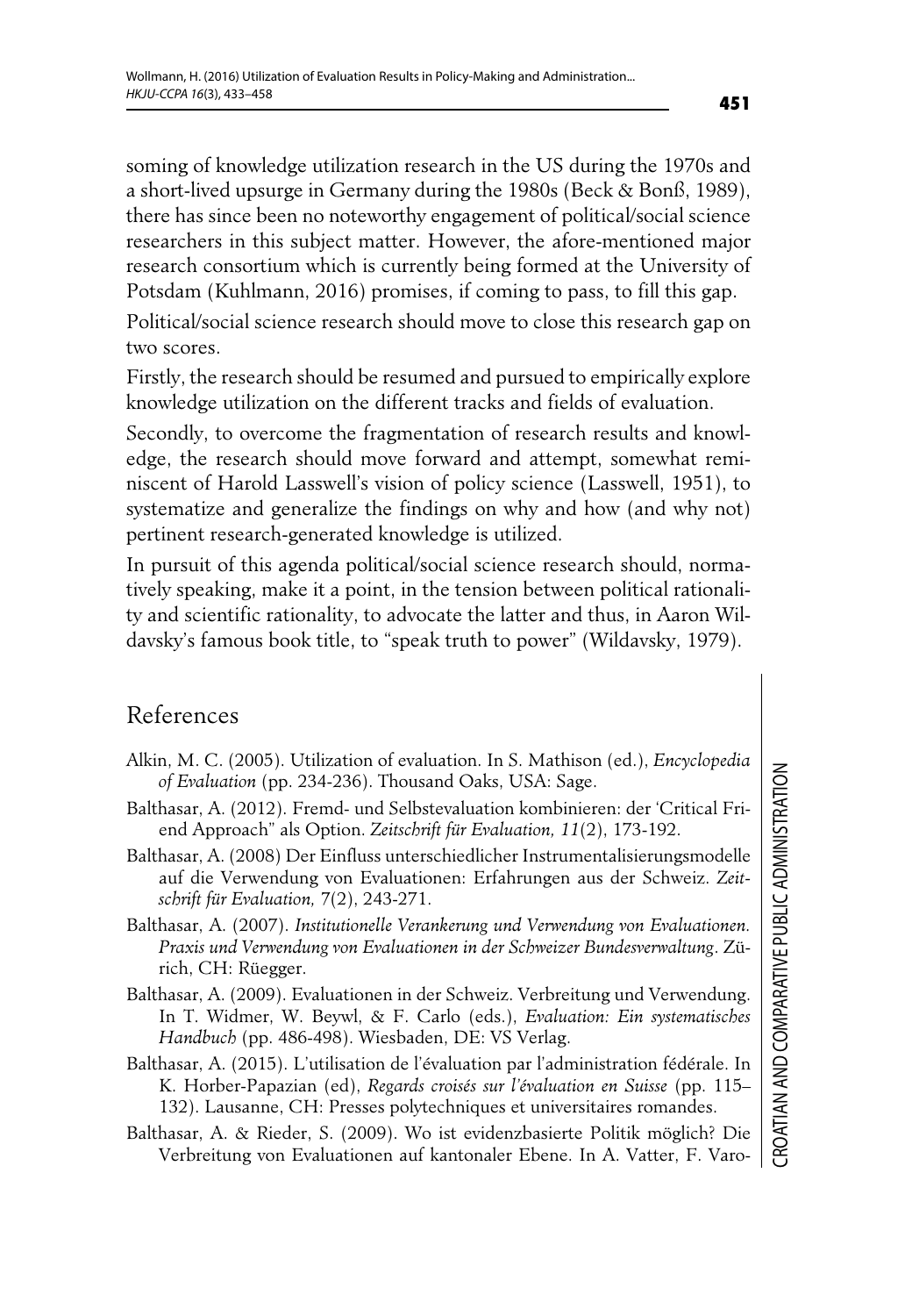ne, & F. Sager (eds.), *Demokratie als Leidenschaft: Planung, Entscheidung und Vollzug in der schweizerischen Demokratie* (pp. 403–429). Bern (CH), Stuttgart (DE), Wien (Austria): Haupt Verlag.

- Beck, U., & Bonß, W. (eds.) (1989). *Verwendung, Verwandlung, Verwissenschaftlichung*. Frankfurt M. (DE): Suhrkamp.
- Beywl, W. & Widmer, T., (2009). Einleitung. In T. Widmer, W. Beywl, & F. Carlo (eds.), *Evaluation: Ein systematisches Handbuch*. Wiesbaden (DE): VS Verlag.
- Bergsmann, E. & Spiel, C. (2009). Context, standards and utilisation of evaluation in Austrian federal ministries*.* In A. Fouquet & L. Measson (Eds.), *L'évaluation des politiques publiques en Europe. Cultures et futurs/Policy and programme evaluation in Europe*. Cultures and Prospects (pp. 187-198). Grenoble, FR: L'Harmattan.
- Bogumil, J., Grohs, S., Kuhlmann, S., & Ohm A. (2007). Zehn Jahre Neues Steuerungsmodell. Sigma Berlin Bundesbeauftragter für die Wirtschaftlichkeit der Verwaltung, 1989, Erfolgskontrolle finanzwirksamer Maßnahmen in der öffentlichen Verwaltung, Gutachten.
- Bundesbeauftragter für die Wirtschaftlichkeit der Verwaltung (1998). Erfolgskontrolle finanzwirksamer Maßnahmen in der öffentlichen Verwaltung, Gutachten, 2. Aufl.
- Cabinet Office (1999). *Modernising Government, White Paper*. London, UK: Cabinet Office.
- Campbell, Donald T. (1969). Reforms as experiments. *American Psychologist, 24*, 409-429
- Caplan, N. (1983). Knowledge conversion and utilization. In B. Holzner, K. Knorr, & H. Strasser (eds.), *Realizing social science knowledge* (pp. 50-77). Wien, Austria: Physica Verlag.
- Caplan, N., Morrison, A., & Stambaugh, R. (1975). *The use of social science knowledge in policy decisions at the national level*. Ann Arbor, USA: University of Michigan
- Danielson, C. (2007). Social experiments and public policy. In F. Fischer, G. J. Miller, & M. S. Sidney (eds.), *Handbook of Public Policy Analysis* (pp. 381- 392). Boca Raton: CRC Press, Taylor & Francis Group.
- Derlien, H. (1990). Genesis and structure of evaluation efforts in comparative perspective. In C. Rist Ray (ed.), *Program Evaluation and the Management of Government* (pp. 147-176). New Brunswick (UK), London (UK): Transaction.
- Eberli, D., Bundi, P., Frey, K., & Widmer, T. (2014). *Befragung Parlamente und Evaluationen, Ergebnisbericht*. Retrieved from http://www.zora.uzh. ch/103842/1/Ergebnisbericht\_ParlEval.pdf
- EPEC (European Policy Evaluation Consortium) (2005a). *Study on the use of evaluation results in the commission, Final report, dossier no. 1, Synthesis report and annexes*. Retrieved from http://ec.europa.eu/smart-regulation/evaluation/ docs/eval\_results\_comm\_2005\_en.pdf
- EPEC (European Policy Evaluation Consortium) (2005b). *Study on the use of evaluation results in the commission, Final report, dossier no. 2, case study reports*.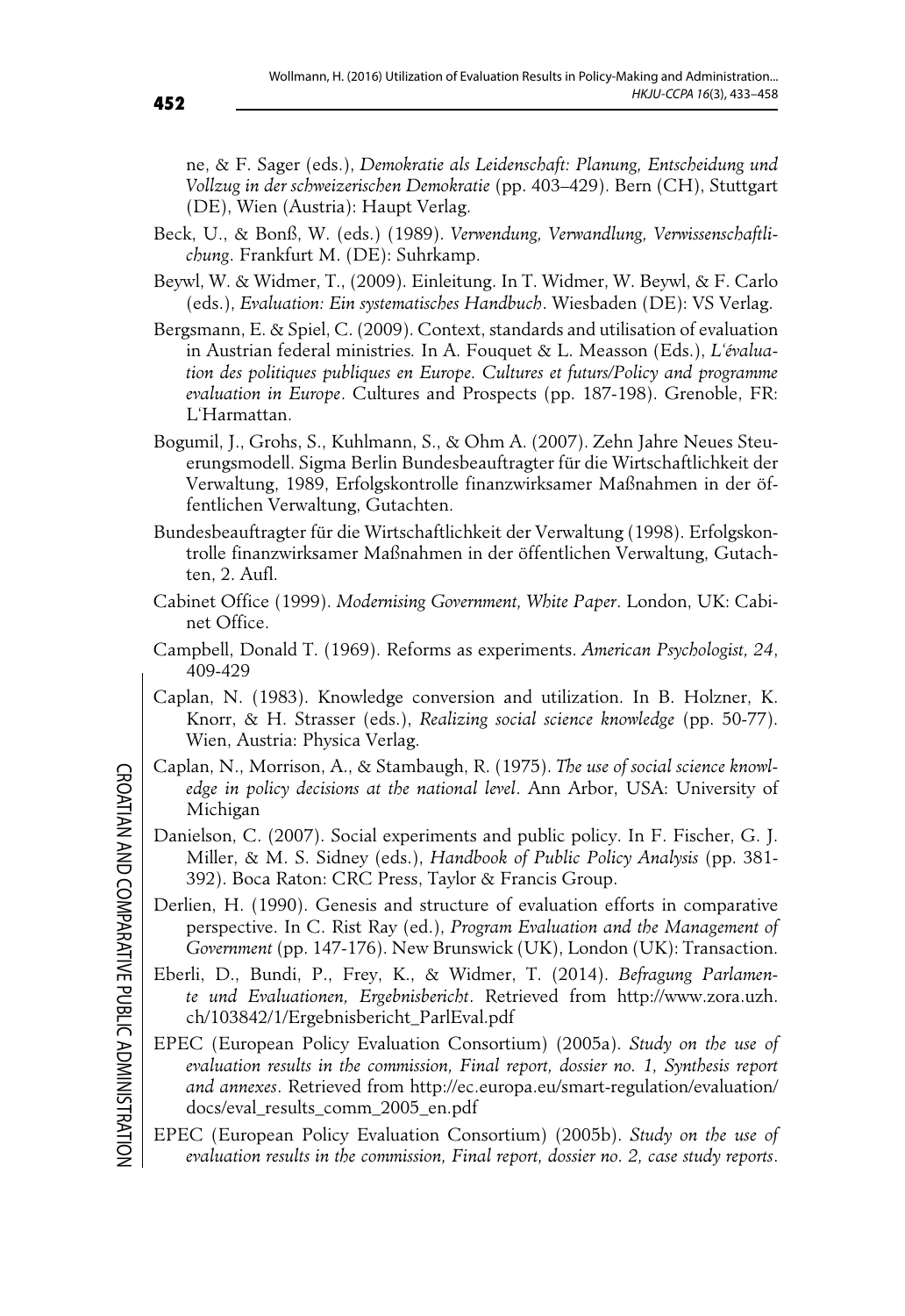Retrieved from http://ec.europa.eu/smart-regulation/evaluation/docs/eval\_results\_comm\_case\_2005\_en.pdf

- European Commission (2001). *Annual evaluation review 2000*. Retrieved from http://ec.europa.eu/dgs/secretariat\_general/evaluation/docs/eval\_review\_ 2000\_en.pdf
- European Commission (2010). *Annual evaluation review 2009*. Retrieved from http://ec.europa.eu/dgs/secretariat\_general/evaluation/docs/final\_aer\_2009\_ en.pdf
- Fabian, C. (2009). Nutzung der Evaluationsfunktion im Vergleich. In: T. Widmer, W. Beywl, & F. Carlo (eds.), *Evaluation: Ein systematisches Handbuch* (pp. 498-505). Wiesbaden, DE: VS Verlag.
- Furubo, J., Sandahl, R. (2002). A diffusion perspective on global development in evaluation. In J. Furubo, Ray C. Rist, & R. Sandahl (eds.), *International Atlas of Evaluation* (pp. 1-26). New Brunswick, UK: Transaction.
- Habermas, J. (1968). Verwissenschaftlichte Politik und öffentliche Meinung. In Habermas. J., *Technik und Wissenschaft als Ideologie* (pp. 20-41). Frankfurt, DE: Suhrkamp.
- Hellstern, G., & Wollmann, H. (eds.) (1983). *Experimentelle Politik Reformstrohfeuer oder Lernstrategie*. Opladen, DE: Westdeutscher Verlag.
- Hollenrieder, J. (2004). Benchmarking für soziale Dienstleistungen im Rahmen der Arbeitsmarkt- und Sozialpolitik. In S. Kuhlmann, J. Bogumil, & H. Wollmann (eds.), *Leistungsmessung und –vergleich in Politik und Verwaltung* (pp. 150- 175). Wiesbaden, DE: VS Verlag.
- Hojlund, S. (2014a). Evaluation use in evaluation systems the case of the European Commission, PhD thesis, Copenhagen Business School. Retrieved from: http://openarchive.cbs.dk/bitstream/handle/10398/9117/ Steven\_H%C3%B8jlund.pdf?sequence=1
- Hojlund, S. (2014b) Evaluation use in evaluation systems the case of the European Commission. *Evaluation*, 20, 428-442, preprint version retrieved from http:// openarchive.cbs.dk/bitstream/handle/10398/9117/Steven\_H%C3%B8jlund. pdf?sequence=1, pp. 158 ff.
- Jäkel, T., & Kuhlmann, S. (2014). Lernen von den Besten? Steuerung und Nutzung von Leistungsvergleichen in europäischen Verwaltungen. In S. Kropp, & S. Kuhlmann (eds.), *Wissen und Expertise in Politik und Verwaltung, der modern Staat* (Sonderheft 1/2013) (pp. 141-160). Opladen, DE: Verlag B. Budrich.
- Konzendorf, G. (2009). Institutionelle Einbettung der Evaluationsfunktion in Politik und Verwaltung in Deutschland. In: T. Widmer, W. Beywl, & F. Carlo (eds.) *Evaluation* (pp. 27-33). Wiesbaden, DE: VS Verlag.
- Korte, R. (2004). Ziele, Aufwand und lokaler Nutzen von Kennzahlen und Kennzahlvergleichen für Kommunen aus der Sicht interkommunaler Vergleichsringe. In S. Kuhlmann, J. Bogumil, & H. Wollmann (eds.), *Leistungsmessung und – vergleich in Politik und Verwaltung* (pp. 123-137). Wiesbaden, DE: VS Verlag.

Krautzberger, M. & Wollmann, H. (1988). Verwendung sozialwissenschaftlichen Wissens in der Gesetzgebung. *Zeitschrift für Rechtssoziologie,* 2, 188-205.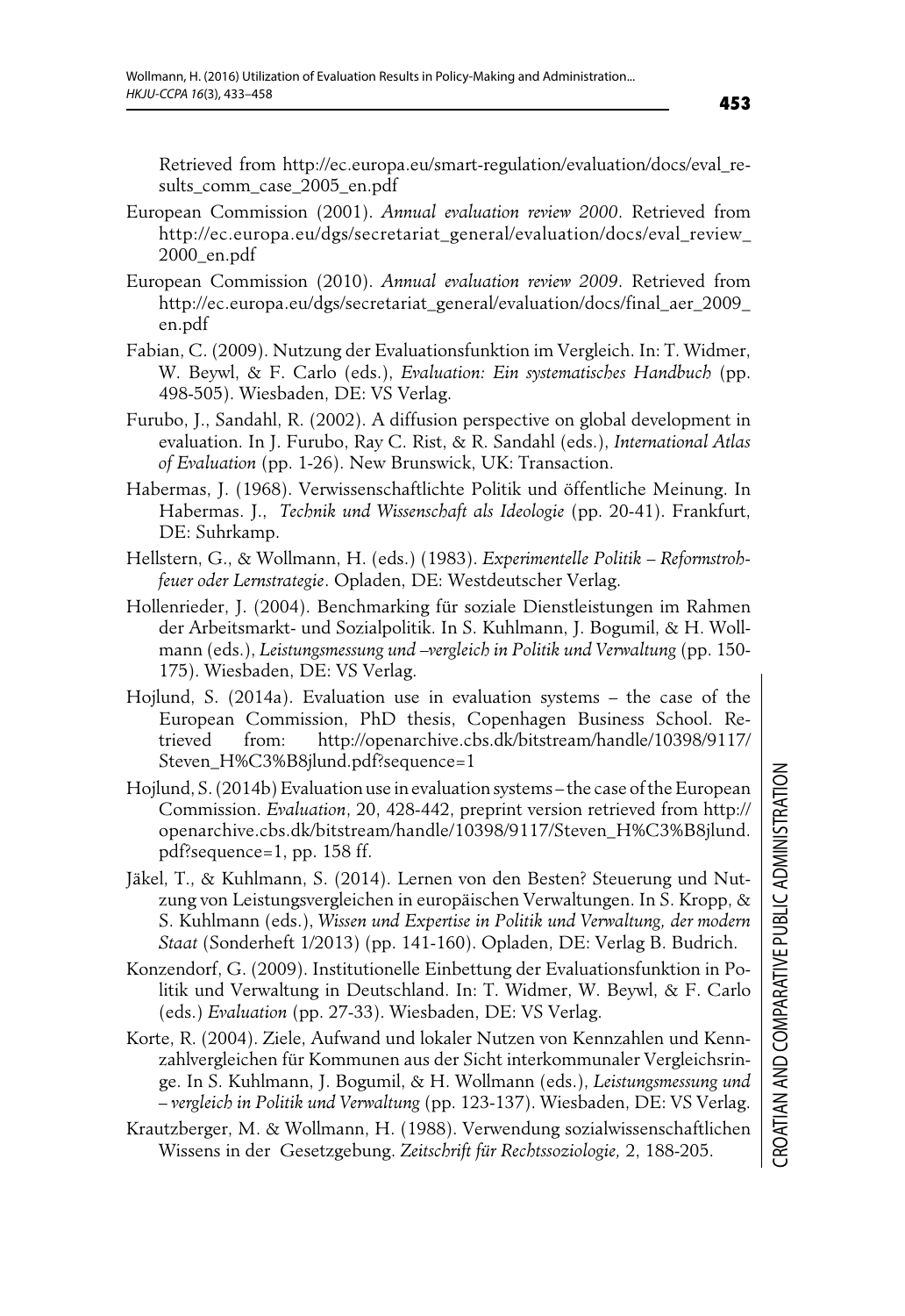- Kuhlmann, S. (2004). Interkommunaler Leistungsvergleich in Deutschland. In Kuhlmann, S., J. Bogumil, & H. Wollmann (eds.), *Leistungsmessung und – vergleich in Politik und Verwaltung* (pp. 94-122). Wiesbaden, DE: VS Verlag.
- Kuhlmann, S. (2010). Performance measurement in European local governments: a comparative analysis of reform experiences in Great Britain, France, Sweden and Germany. *International Review of Administrative Sciences, 76*(2), 1-15.
- Kuhlmann, S., Bogumil, J. & Wollmann, H. (eds.) (2004). *Leistungsmessung und vergleich in Politik und Verwaltung*. Wiesbaden, DE: VS Verlag.
- Kuhlmann, S., Bogumil, J., & Grohs, S. (2008). Evaluating administrative modernization in German local government: success or failure of the "New Steering Model". *Public Administrative Review, 68*(5), 851-863.
- Kuhlmann, S., & Wollmann, H. (2014). *Introduction to comparative public administration, administrative systems and reforms in Europe*. Cheltenham, UK: Edward Elgar.
- Kuhlmann, S. et al. (2016). *Das Wissen der Verwaltung, Antrag zur Einrichtung einer DFG-Forschergruppe (Entwurf)*. Potsdam, DE: Universität Potsdam, unpublished ms.
- Lasswell, H. D. (1951). The policy orientation. In D. Lerner, H. D. Lasswell (eds.), *The Policy Sciences* (pp. 3-15). Stanford, USA: Stanford University Press.
- Leeuw, Frans L. (2006). Evaluation in Europa. In R. Stockmann (ed.), *Evaluationsforschung* (3. Aufl.) (pp. 64-84). Münster, DE: Waxmann.
- Lorz, Rainer E. (1984). Das Inspektionsreferat des Bundesministeriums für wirtschaftliche Zusammenarbeit. In G. Hellstern, & H. Wollmann (eds.), *Handbuch zur Evaluierungsforschung*, (Bd. 1) (pp. 289-301. Opladen, DE: Westdeutscher Verlag.
- Luhmann, N. (1993). *Soziale Systeme*. Frankfurt, DE: Suhrkamp.
- Mader, L. (2009). Die institutionelle Einbettung der Evaluationsfunktion in der Schweiz. In T. Widmer, W. Beywl, & F. Carlo (eds.), *Evaluation* (pp. 201-220. Wiesbaden, DE: VS Verlag.
- Patton, M. Q. (1997). *Utilization-focused evaluation* (3rd ed). Thousand Oaks, USA, Sage.
- Smismans, S. (2015). Policy evaluation in the EU: The challenges of linking ex ante and ex post appraisal, *European Journal of Risk Regulation*, 1, 6-26.
- Spiel, C., & Bergsmann, E. (2009a). Zur Nutzung der Evaluationsfunktion. Partielle Bestandsaufnahme und Pilotstudie in österreichischen und deutschen Bundesministerien. In T. Widmer, W. Beywl, & F. Carlo (eds.), *Evaluation* (pp. 478-485). Wiesbaden, DE: VS Verlag.
- Spiel, C., & Schober, B. (2015). Der Beitrag wissenschaftlicher Evaluation zur Evidenzbasierung in Politik und Praxis. In V. Hennefeld, W. Meyer, & S. Silvestrini (eds.), *Nachhaltige Evaluation? Auftragsforschung zwischen Praxis und Wissenschaft* (pp. 41-52). Münster, DE: Waxmann Verlag.
- Stern, E. (2009). Evaluation policy in the European Union and its institutions. *New Directions for Evaluation,* 123, 67-90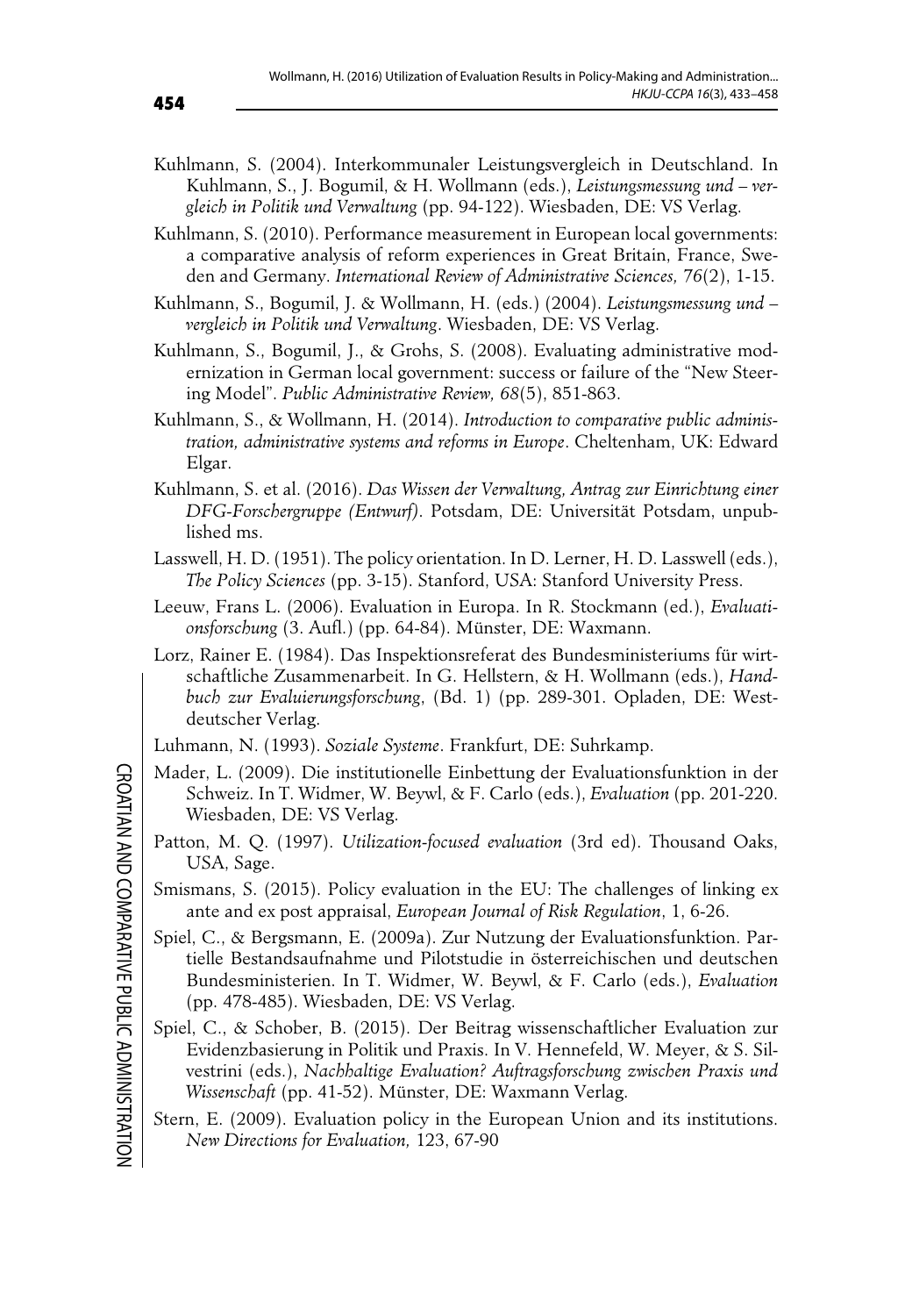- Stockmann, R. (ed.) (2006). *Evaluationsforschung* (3. Aufl.). Münster, DE: Waxmann.
- Stockmann, R. (2006a). Evaluation in Deutschland. In R. Stockmann (ed.), *Evaluationsforschung* (3. Aufl.) (pp. 15-46). Münster, DE: Waxmann.
- Stockmann, R. (2006b). Evaluation staatlicher Entwicklungspolitik. In: R. Stockmann (ed.), Evaluationsforschung (3. Aufl.) (pp. 278-416). Münster, DE: Waxmann.
- Toepel, K., Schwab, O. (2005). Evaluation in der europäischen Strukturpolitik. *Zeitschrift für Evaluation*, 1, 63-74
- Wagner, P., C. H. Weiss, B. Wittrock, & Wollmann, H. (1991). The policy orientation: Legacy and perspective. In: P. Wagner, C. H. Weiss, B. Wittrock, & H. Wollmann (eds.), *Social Science and Modern States* (pp. 2-19). Cambridge, UK: Cambridge University Press.
- Weber, M. (1922). Wirtschaft und Gesellschaft. Tübingen, DE: Mohr Siebeck.
- Weiss, Carol H. (1979). The many meanings of research utilization. *Public Administration Review, 39*(5), 563-574.
- Weiss, Carol H. (1991). Policy research: data, ideas or arguments. In P. Wagner, C. H. Weiss, B. Wittrock, & H. Wollmann (eds.), *Social Sciences and Modern States* (pp. 290-306). Cambridge, UK: Cambridge University Press.
- Widmer, T., W. Beywl, & F. Carlo (eds.) (2009). *Evaluation: Ein systematisches Handbuch*. Wiesbaden, DE: VS Verlag.
- Widmer, T., & F. Leeuw (2009). Die institutionelle Einbettung der Evaluationsfunktion: Deutschland, Österreich und Schweiz im Vergleich. In T. Widmer, W. Beywl, & F. Carlo (eds.), *Evaluation: Ein systematisches Handbuch* (pp. 64- 71). Wiesbaden, DE: VS Verlag.
- Wildavsky, A. (1979). *Speaking truth to power*. Little Brown.
- Wollmann, H. (2002). Contractual research and policy knowledge. In *International Encyclopedia of the Social and Behavioral Sciences*, 5, 11574-11578.
- Wollmann, H. (ed) (2003). *Evaluation in public sector reform*. Cheltenham, UK: Edward Elgar.
- Wollmann, H. (2003a). Evaluation in public sector reform: Towards a "new wave" of evaluation. In H. Wollmann (ed.), *Evaluation in Public Sector Reform* (pp. 1-11). Cheltenham, UK: Edward Elgar.
- Wollmann, H. (2003b). Evaluation and public sector reform in Germany: Leaps and lags. In H. Wollmann (ed.), *Evaluation in Public Sector Reform* (pp. 118- 132). Cheltenham, UK: Edward Elgar.
- Wollmann, H. (2003c). Evaluation in public sector reform. Trends, potentials and limits. In H. Wollmann (ed.), *Evaluation in Public Sector Reform* (pp. 231-258). Cheltenham, UK: Edward Elgar.
- Wollmann, H. (2007). Policy evaluation and evaluation research. In F. Fischer, G. J. Miller, & M. S. Sidney (eds.), *Handbook of Public Policy Analysis* (pp. 393-404). CRC Press. Boca Raton etc.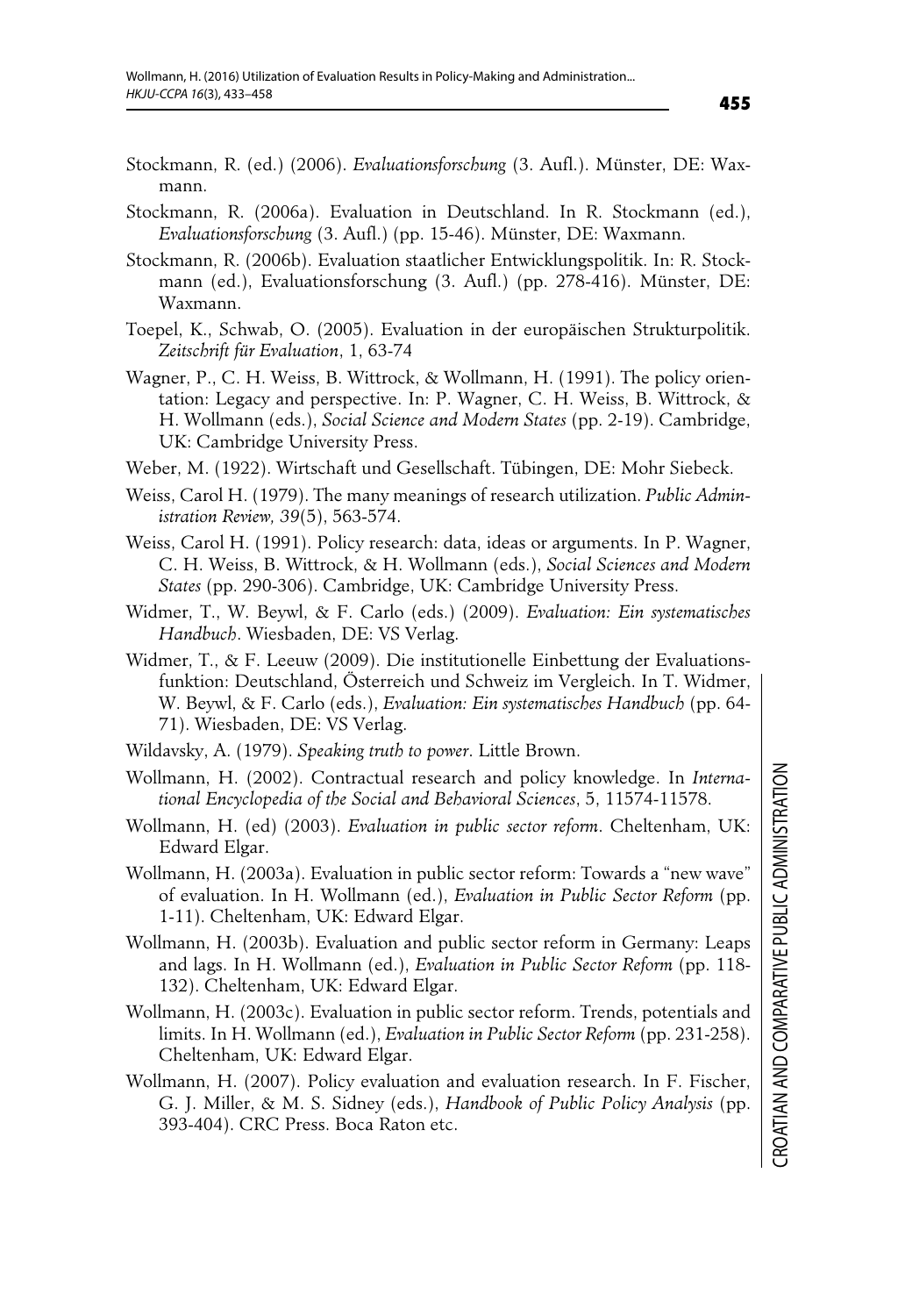- Wollmann, H. (2009). Kontrolle in Politik und Verwaltung: Evaluation, Controlling und Wissensnutzung. In K. Schubert, N. Brandelow (eds.), *Lehrbuch der Politikfeldanalyse 2.0* (2. Aufl.) (pp. 379-400). München, DE: Oldenbourg Verlag.
- Wollmann, H. (2013). Evaluation in Politik und Verwaltung, Ansätze, Ergebnisse, Verwendung. In: C. Reichard, & E. Schröter (eds.), *Zur Organisation öffentlicher Aufgaben* (pp. 362-386. Leverkusen, DE: Verlag B. Budrich.
- Wollmann, H. (2014). Zur (Nicht-) Verwendung von Evaluationsergebnissen in Politik und Verwaltung, Eine vernachlässigte Fragestellung der Evaluationsforschung. In: S. Kropp, & S. Kuhlmann (eds.), *Wissen und Expertise in Politik und Verwaltung, der moderne staat* (Sonderheft 1/2013) (pp. 87-102). Leverkusen, DE: Verlag B. Budrich. .
- Zintl, M. (2009. Evaluierung in der deutschen Entwicklungszusammenarbeit. In T. Widmer, W. Beywl, & F. Carlo (eds.), *Evaluation: Ein systematisches Handbuch* (pp. 245-255). Wiesbaden, DE: VS Verlag.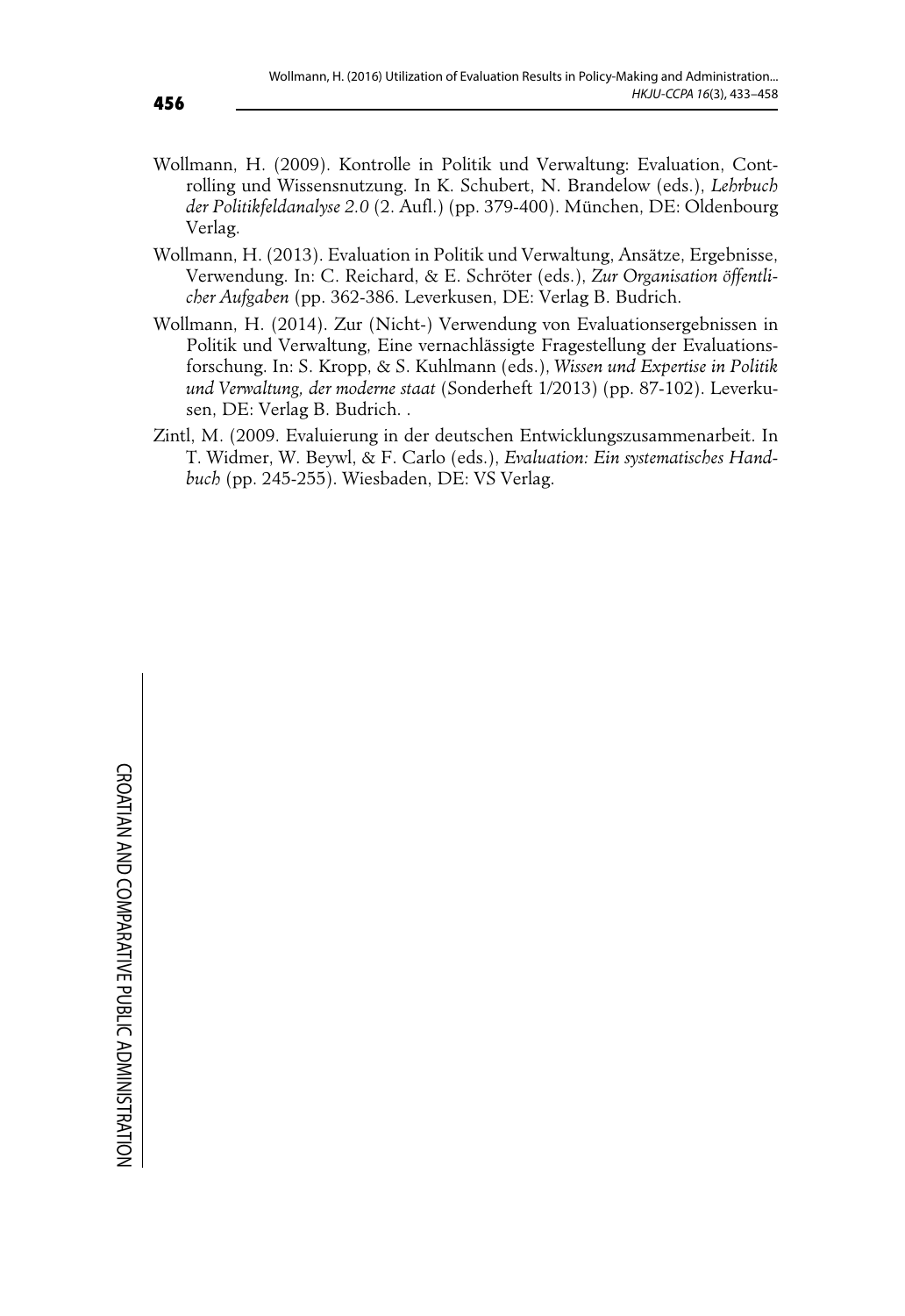#### *UTILIZATION OF EVALUATION RESULTS IN POLICY-MAKING AND ADMINISTRATION – A CHALLENGE TO POLITICAL SCIENCE RESEARCH*

#### *Summary*

*The paper deals with utilization of evaluation results in policy-making and pub*lic administration. In the pursuit of this guiding question, the article is written in *five steps. First, major variants of evaluation are presented with a particular eye to their respective utilization potential. Second, different concepts are sketched that have been forwarded to capture the utilization of (social) science-generated knowledge by political, administrative, and social actors. Third, looking at Germany, Switzerland and the European Union as cases in point pertinent research findings are discussed. Parts four and five contain summary, conclusions and some remarks on ensuing research needs. The political rationality and the underlying political will of the decision-makers prevail in crucial political decisions while in less important decisions evaluation-generated evidence does show some effect and a dose of scientific rationality comes to the fore. However, the stock of evaluation-generated information and knowledge about the effects of policies and measures has seen an exponential growth, which makes the call for evidence-based policy-making and for utilizing the available evaluation findings all the more mandatory and urgent.* 

Keywords: *evaluation, policy-making, public administration, utilization of evaluation results*